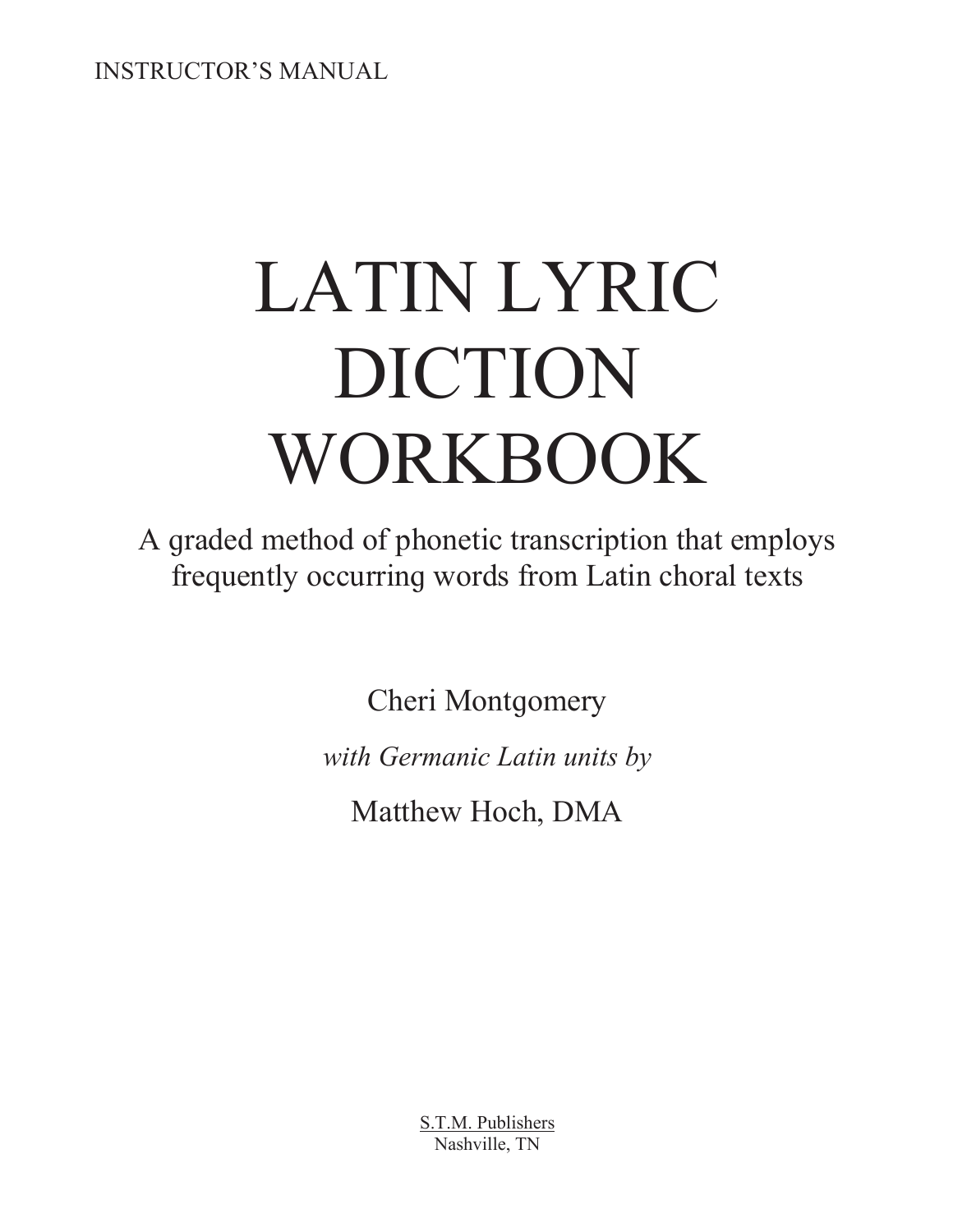#### PREFACE

The *Latin Lyric Diction Workbook* was created from the lyrics of sacred choral texts. Words were organized in order of frequency of occurrence. The most frequently occurring words are short in length and appear in the enunciation exercises. Other commonly occurring lyric words are introduced in graded order and categorized according to Latin speech sounds as defined by the International Phonetic Alphabet. A study of articulatory phonetics is provided. It includes consonant and vowel charts for student application and definition of terms.

Consecutive units highlight specified sets of symbols by providing transcribed choral texts, enunciation instructions, enunciation exercises, rules for transcription, group assignments, and individually assigned word lists. Units progress in cumulative order culminating with a comprehensive assignment that tests students' reading and transcription skills.

A review of transcription rules, comprehensive assignment, and instructions for the sung application of transcribed texts are provided in the appendices.

Units 1 through 5 highlight Liturgical Latin pronunciation and transcription. I have asked Dr. Matthew Hoch, Professor of Voice and Coordinator of the Voice Area at Auburn University, to contribute Units 6 and 7 to cover Germanic Latin pronunciation and transcription. He has also provided a discussion of the history and usaqe of Germanic Latin alonq with transcriptions of selected texts (see appendix).

Dr. Daniel Solomon, professor of Latin and Director of Undergraduate Studies in Classical Studies at Vanderbilt University, is the Latin text and translation editor. His willingness to share his expertise is much appreciated.

The *Lyric Diction Workbook Series* was created to make the lyric languages accessible to singers. Familiarity is gained as numerous words are encountered. The series was designed to make grading easier for instructors. Accurate transcription and proficiency of memorized rules is assessed through in-class enunciation. The *Latin Lyric Diction Workbook* introduces singers to the language through transcription and enunciation of a rich lyric vocabulary. It functions consecutively within our series of workbooks created for diction courses.

Cheri Montgomery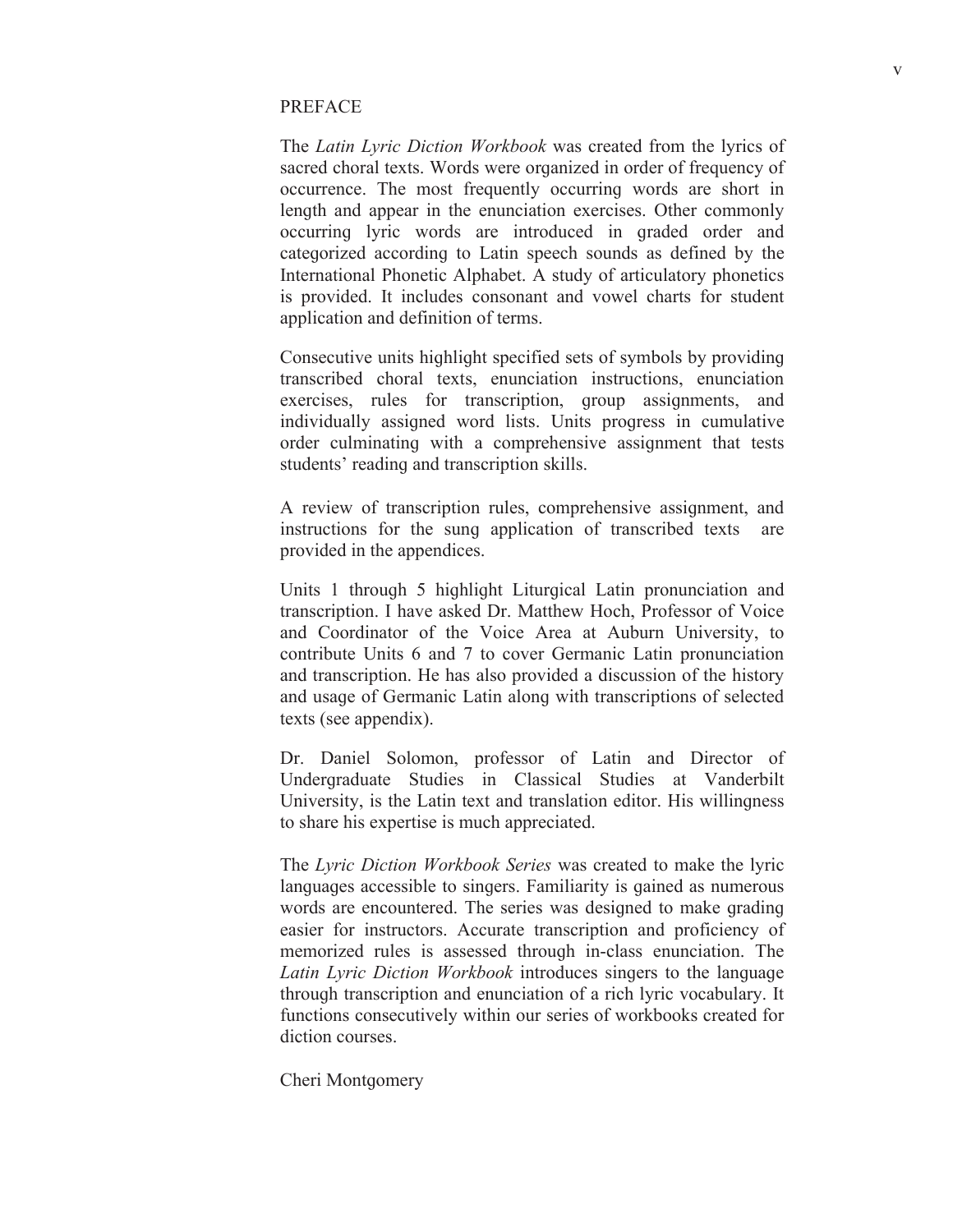### TABLE OF CONTENTS

| Unit           | <b>Topics</b>                                                    | Section                                                                                                                                                                       | Page                                    |
|----------------|------------------------------------------------------------------|-------------------------------------------------------------------------------------------------------------------------------------------------------------------------------|-----------------------------------------|
| 1              | Classification of Symbols                                        | Terms<br>Pronunciation guide<br>Consonant and vowel charts<br>Application of rules<br>Answer key                                                                              | 2<br>$\overline{3}$<br>5<br>6<br>108    |
| $\overline{2}$ | Monophthongs, Dental and<br><b>Plosive Consonants</b>            | Listening assignment<br><b>Enunciation</b> exercises<br>Rules for transcription<br>Application of rules<br>Individual exercises<br>Phrases for transcription<br>Answer key    | 8<br>9<br>12<br>13<br>14<br>20<br>108   |
| 3              | The $[j]$ Glide, $[w]$ Glide, and<br>Transcription of s          | Listening assignment<br><b>Enunciation</b> exercises<br>Rules for transcription<br>Application of rules<br>Individual exercises<br>Phrases for transcription<br>Answer key    | 22<br>23<br>24<br>25<br>26<br>32<br>112 |
| 4              | Prepalatal [n], Palatal [n],<br>Vowels in Hiatus, Diphthong [au] | Listening assignment<br><b>Enunciation exercises</b><br>Rules for transcription<br>Application of rules<br>Individual exercises<br>Phrases for transcription<br>Answer key    | 34<br>35<br>36<br>37<br>38<br>44<br>116 |
| 5              | Transcription of $c$ , $g$ , $x$ , $t$ , and $h$                 | Listening assignment<br><b>Enunciation</b> exercises<br>Rules for transcription<br>Application of rules<br>Individual exercises<br>Phrases for transcription<br>Answer key    | 46<br>47<br>48<br>49<br>50<br>56<br>119 |
| 6              | Germanic Latin Consonants<br>by Matthew Hoch, DMA                | Introductory notes<br>Transcription and articulation 59<br>Rules for transcription<br>Application of rules<br>Individual exercises<br>Phrases for transcription<br>Answer key | 58<br>60<br>61<br>62<br>68<br>122       |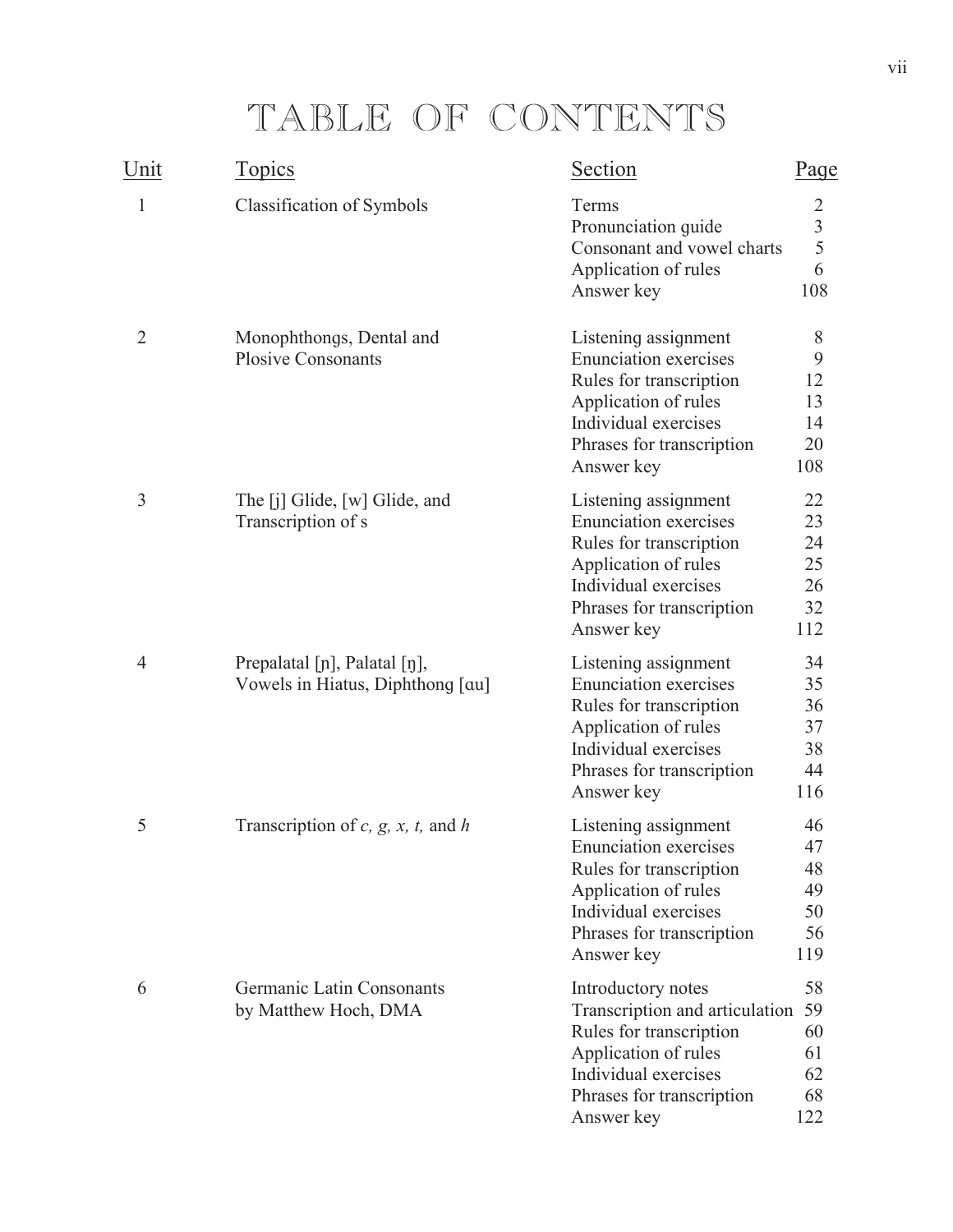### TABLE OF CONTENTS

| Unit               | Topics                                                                | Section                       | Page |
|--------------------|-----------------------------------------------------------------------|-------------------------------|------|
| 7                  | Germanic Latin Vowels                                                 | Introductory notes            | 70   |
|                    | by Matthew Hoch, DMA                                                  | <b>Enunciation quidelines</b> | 71   |
|                    |                                                                       | Rules for transcription       | 72   |
|                    |                                                                       | Application of rules          | 73   |
|                    |                                                                       | Individual exercises          | 74   |
|                    |                                                                       | Phrases for transcription     | 80   |
|                    |                                                                       | Answer key                    | 125  |
| Appendices:        |                                                                       |                               |      |
|                    | Germanic Latin Transcriptions of Selected Texts, by Matthew Hoch, DMA |                               | 82   |
|                    | Comprehensive Assignment                                              |                               | 94   |
| Answer Key         |                                                                       |                               | 128  |
|                    | <b>Enunciation Rules: Application to Singing</b>                      |                               | 100  |
| <b>Vowel Chart</b> |                                                                       |                               | 104  |
|                    | <b>Review of Transcription Rules</b>                                  |                               | 106  |
| Bibliography       |                                                                       |                               | 132  |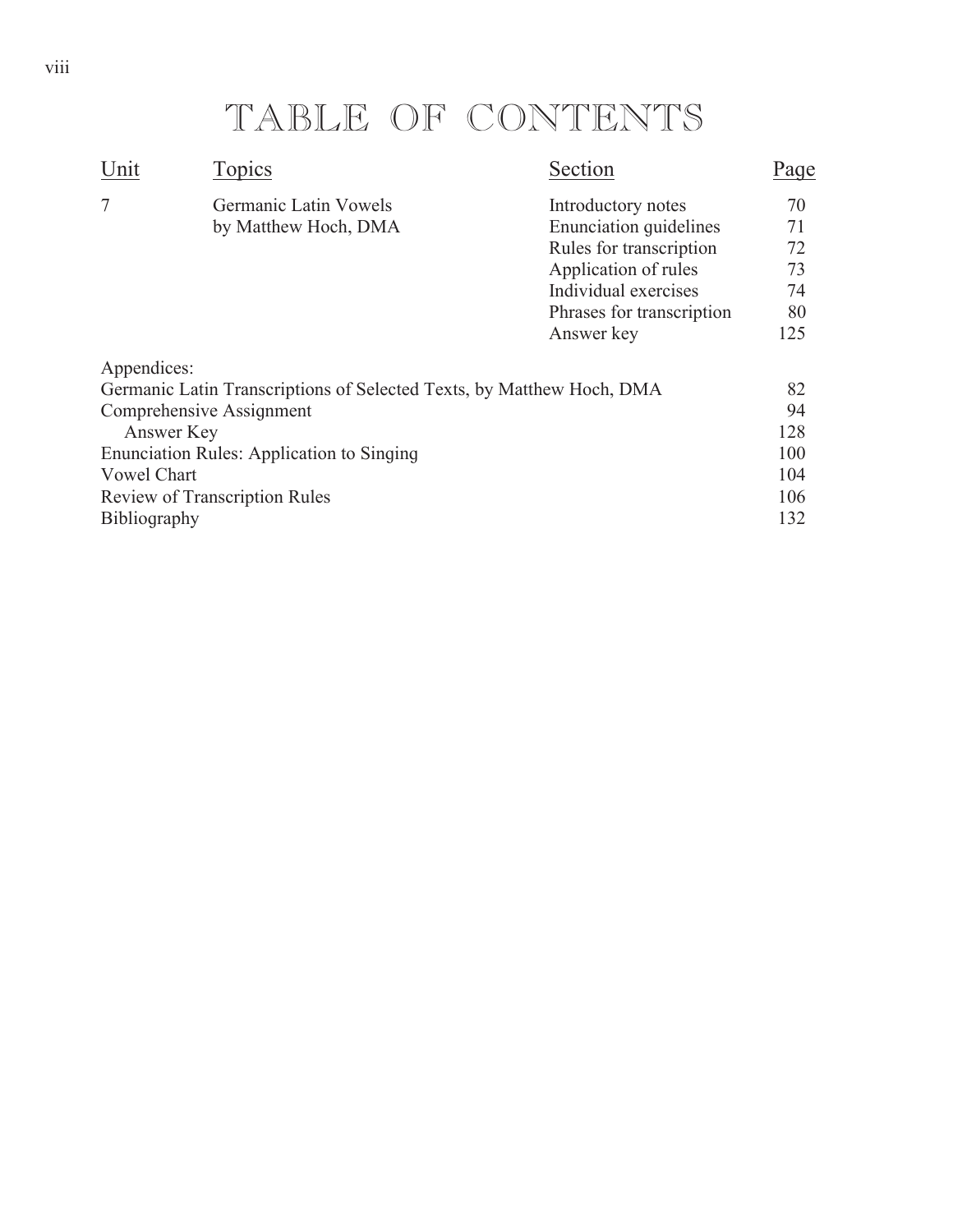Who is God living with you and reigning in the unity of the Holy Ghost, Qui tecum vivit et requat in unitate Spiritus Sancti Deus, [kwi 'tekum 'vivit et 'repat in uni'tate 'spiritus 'sankti 'deus] Libera nos (referring to Christ)



### Prepalatal Nasal [n], Palatal Nasal [n], Vowels in Hiatus, and Diphthong [au]

| <b>TOPIC</b>                 | PAGE |
|------------------------------|------|
| Listening assignment         | 34   |
| <b>Enunciation exercises</b> | 35   |
| Rules for transcription      | 36   |
| Application of rules         | 37   |
| Individual exercises         | 38   |
| Phrases for transcription    | 44   |
| Answer key                   | 116  |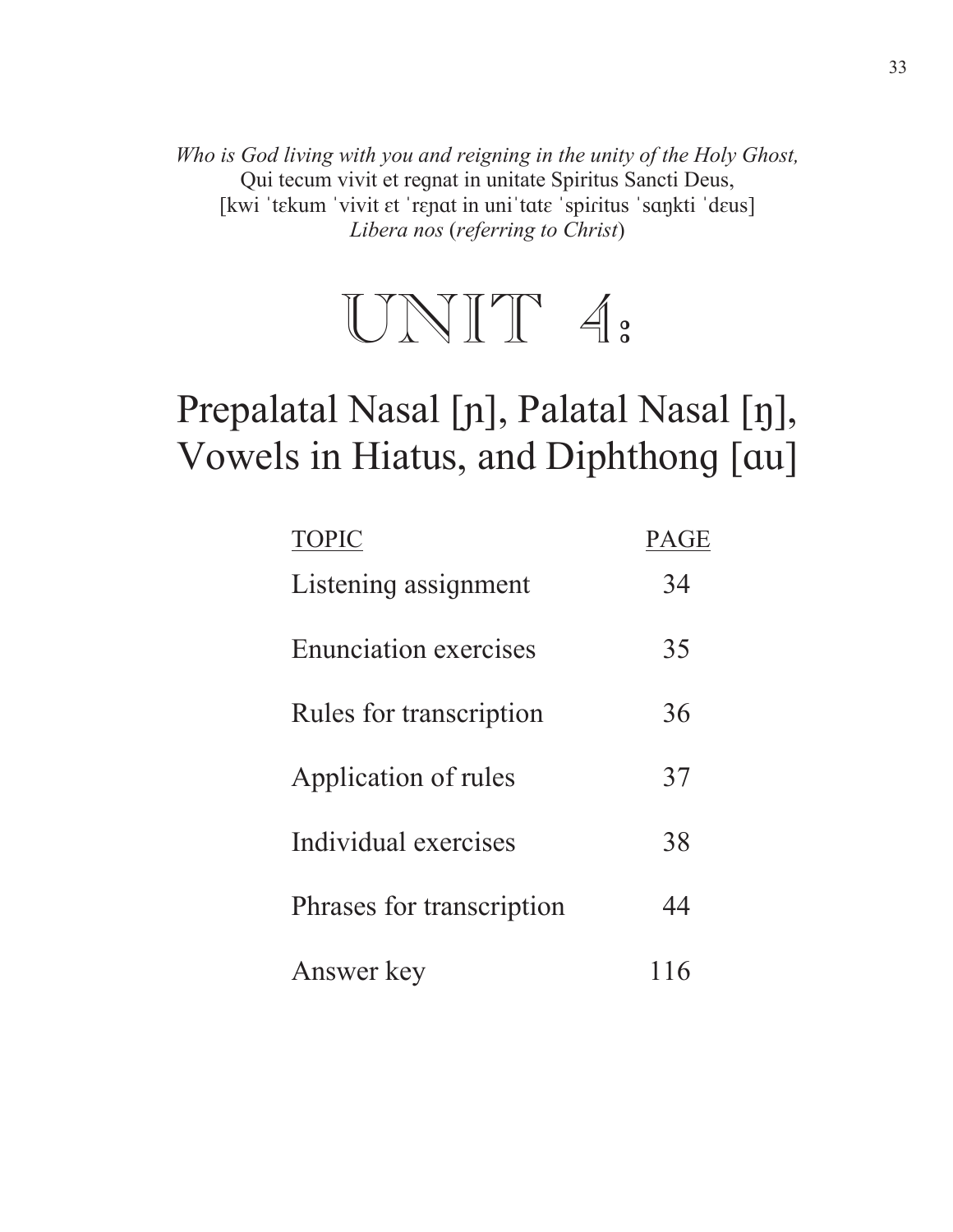#### Choral text with prepalatal nasal [n], palatal nasal [n], and [ $\alpha$

#### **Anima Christi, sanctifica me.**

Anima Christi, sanctifica me. In hora mortis meæ voca me.

Corpus Christi, salve me. Et iube me venire ad te,  $\lceil$  'korpus 'kristi 'salve me  $\lceil$   $\varepsilon$  'jube me ve'nire ad te  $\lceil$ 

Sanguis Christi, inebria me. Ut cum Sanctis tuis laudem te

*Water from the side of Christ, wash me. Forever and ever. Amen.*  Aqua lateris Christi, lava me. In sæcula sæculorum. Amen. [ 'akwa la 'teris 'kristi kon 'lava me ] [in 'sekula seku 'lorum 'amen ]

*Passion of Christ, strengthen me.*  Passio Christi, conforta me.  $\lceil$  'passio 'kristi kon forta me ]

*O good Jesus, hear me.*  O bone Jesu, exaudi me. [  $\sigma$  'bone 'jezu egz' audi me ]

*Within thy wounds, hide me.*  Intra tu a vulnera absconde me. ['intra tu a 'vulnera ab'skonde me]

*Permit me not to be separated from Thee.*  Ne permittas me separari a te.  $\lceil$  ne per mitas me sepa rari a te  $\lceil$ 

*From the malicious enemy, defend me.*  Ab hoste malique defende me.  $\lceil$  ab 'oste ma'lino de 'fende me  $\rceil$ 

*Soul of Christ, sanctify me. In the hour of my death, call me.*  ['anima 'kristi sank'tifika me] [in 'ora 'mortis 'mee 'voka me]

*Body of Christ, save me.* And bid me come unto Thee,

*Blood of Christ, inebriate me that with Thy Saints I may praise Thee*  ['sangwis 'kristi in 'ebria me ] [ut kum 'sanktis 'tuis 'laudem te ]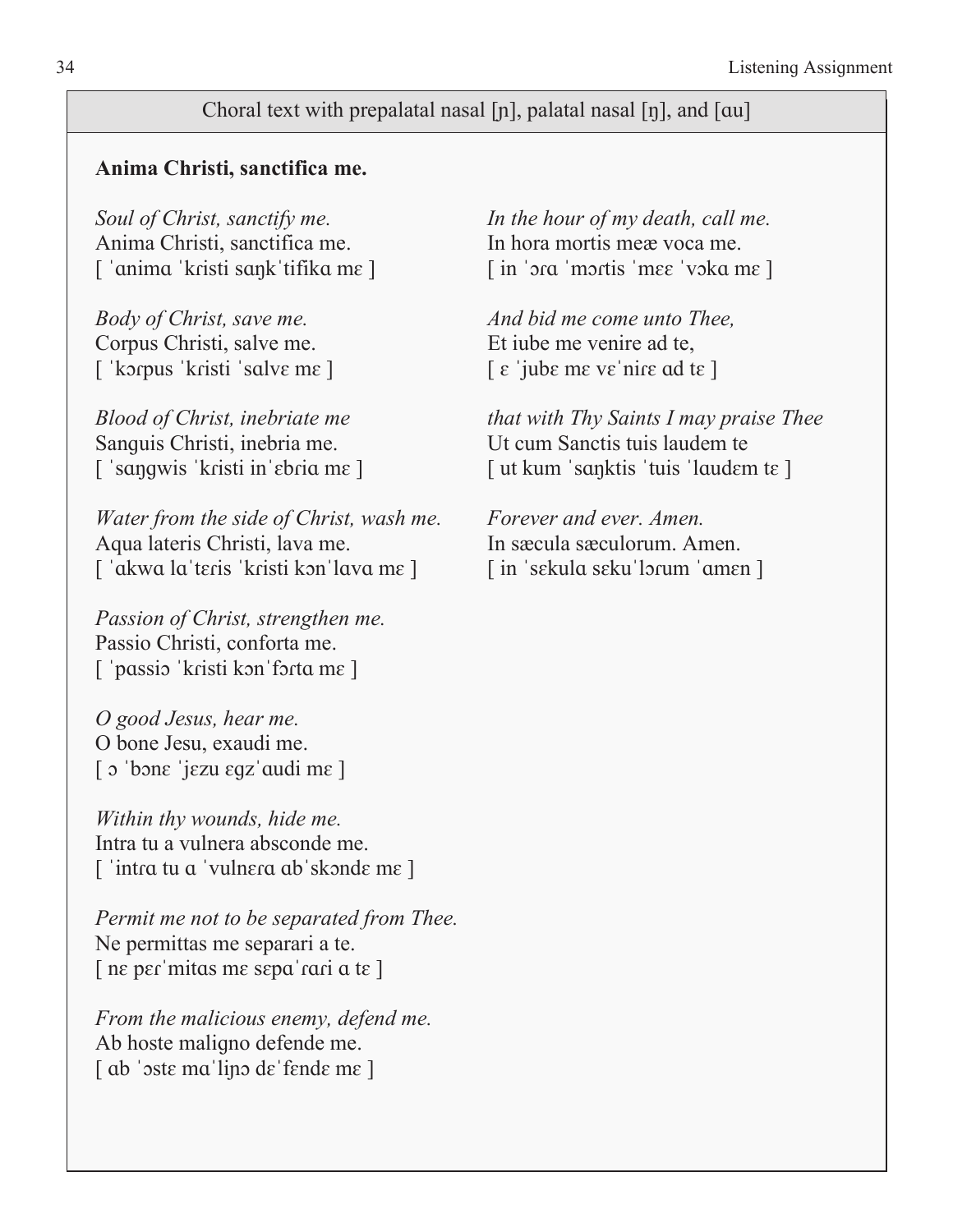#### UNIT 4: Prepalatal [n], palatal [n], vowels in hiatus, diphthong [au]

#### Voiced prepalatal nasal  $[n]$

Articulation. Raise the soft palate and release the jaw. Place the tongue tip against the lower row of teeth. The arch of the tonque contacts the area between the hard palate and alveolar ridge. The articulatory position is identical to the Latin [j] qlide. Direct vocalized tone through the nasal cavities.

**Warning.** Do not articulate two sounds as in the word *onion* [' $\lambda$ njən]. Latin [n] is one sound.

#### Voiced palatal nasal [ŋ]

Articulation. Release and lower the jaw. Place the tonque tip against the lower row of teeth. The back of the tonque is relaxed and raised to gently touch the lowered soft palate. Direct vocalized tone through the nasal cavities.

**Warning.** Do not press the articulators tightly together. Avoid a click of the tonque following  $[\eta]$ . The soft palate should be separated from the tonque with a very gentle glide lead by vocalized tone.  $\frac{1}{1}$ 

#### Diphthong  $|au|$

**Enunciation:** With tonque tip touching lower row of front teeth, relax and lower the jaw. Do not assume a lip shape or position. Simply drop the jaw and lift the soft palate. Direct vocalized tone toward the upper front teeth. **Warning:** Do not anticipate the second shorter vowel. Maintain the first vowel through the duration of the syllable. Transition quickly to the second shorter vowel at the latest moment.

Enunciate the following frequently occurring lyric words that contain  $[n]$ ,  $[n]$ , and  $\lceil \alpha u \rceil$ 

| [n]                                |              | $[\mathbf{\eta}]$ |                  | $\lceil \alpha u \rceil$               |           |
|------------------------------------|--------------|-------------------|------------------|----------------------------------------|-----------|
| agnus                              | (lamb)       | sanctus           | (holy)           | exaudi                                 | (listen)  |
| $[$ 'anus]                         |              | ['sanktus]        |                  | $[$ egz' audi $]$                      |           |
| regnas                             | (you reign)  | cuncta            | $\text{(all)}$   | aures                                  | (ears)    |
| $[$ repas]                         |              | ['kunkta]         |                  | $\lceil$ 'aures]                       |           |
| magna                              | (great)      | sanguis           | (blood)          | laudate                                | (praise)  |
| $[$ mana]                          |              | ['sangwis]        |                  | $[$ lau'dat $\varepsilon]$             |           |
| ignem                              | (fire)       | unctio            | (anointing)      | aufer                                  | (remove)  |
| ['inem]                            |              | ['unktsio]        |                  | $\lceil \cdot \text{aufer} \rceil$     |           |
| digne                              | (worthy)     | sanctis           | (saints)         | gaude                                  | (rejoice) |
| [ 'dipe ]                          |              | ['sanktis]        |                  | $\lceil \text{gaud}\varepsilon \rceil$ |           |
| benigne                            | (generously) | cunctæ            | $\text{(all)}$   | autem                                  | (but)     |
| $[bε'n j p ε]$                     |              | [ˈkuŋktɛ]         |                  | $\lceil$ 'autem $\rceil$               |           |
| igne                               | (fire)       | anguis            | (snake)          | causa                                  | (cause)   |
| $[\text{ine}]$                     |              | ['angwis]         |                  | [' $kauza$ ]                           |           |
| magnus                             | (big)        | punctum           | (point/puncture) | auctor                                 | (author)  |
| $[$ 'manus]                        |              | ['punktum]        |                  | $\lceil$ 'auktor $\rceil$              |           |
| regni                              | (kingdom)    | sancto            | (holy)           | gaudium                                | (joy)     |
| $[$ repi]                          |              | $\lceil$ 'sankto] |                  | ['gaudium]                             |           |
| digneris                           | (you deign)  | cunctor           | (I delay)        | audax                                  | (bold)    |
| $\left[ \mathrm{di} \right]$ peris |              | ['kunktor]        |                  | ['audaks]                              |           |
| signo                              | (signal)     | lingua            | (language)       | pauper                                 | (poor)    |
| $[\sin \circ]$                     |              | [ 'lingwa ]       |                  | $\lceil$ 'pauper]                      |           |
| cognita                            | (learned)    | sanguinis         | (blood)          | aude                                   | (dare)    |
| ['konita]                          |              | ['sangwinis]      |                  | $[$ 'aud $\varepsilon]$                |           |
|                                    |              |                   |                  |                                        |           |

<sup>1</sup> Madeleine Marshall, *The Singer's Manual of English Diction* (G. Schirmer, Inc., New York 1953), p. 12.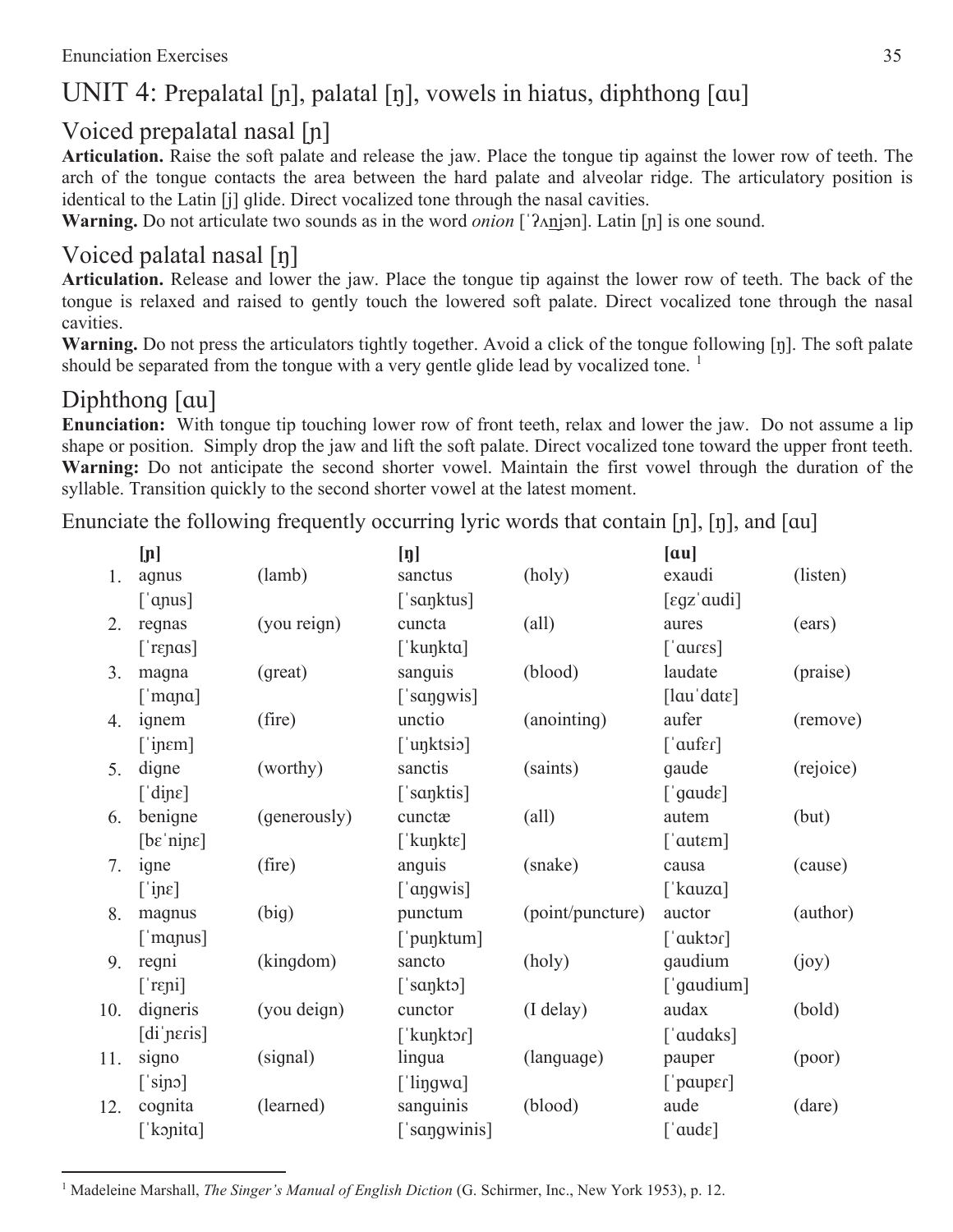### RULES FOR TRANSCRIPTION

**OPEN FRONT**  $\lbrack \varepsilon \rbrack$ *in higtus*  $e$  + vowel: *leonis* [le-'<sub>2</sub>-nis]

OPEN BACK [3] *in higtus*  $o$  + vowel: *introire* [in-tro-'i-re]

### DIPHTHONG [au]

Spelling *au: laudate* [lau'date] (Spellings ay, ei, and eu are diphthongs in the words Raymundi, Hei, and euge)

PREPALATAL NASAL [n]

Spelling *gn: regnum* ['repum]

### PALATAL NASAL |n| Spelling  $ngu$  + vowel: *distinguo* [dis tingwo] Spelling *nct: punctum* ['punktum]

Note: Spelling  $j$  [j] is included in the following worksheets as a review of the spelling. Prepalatal [n] and the [j] glide share the same point of articulation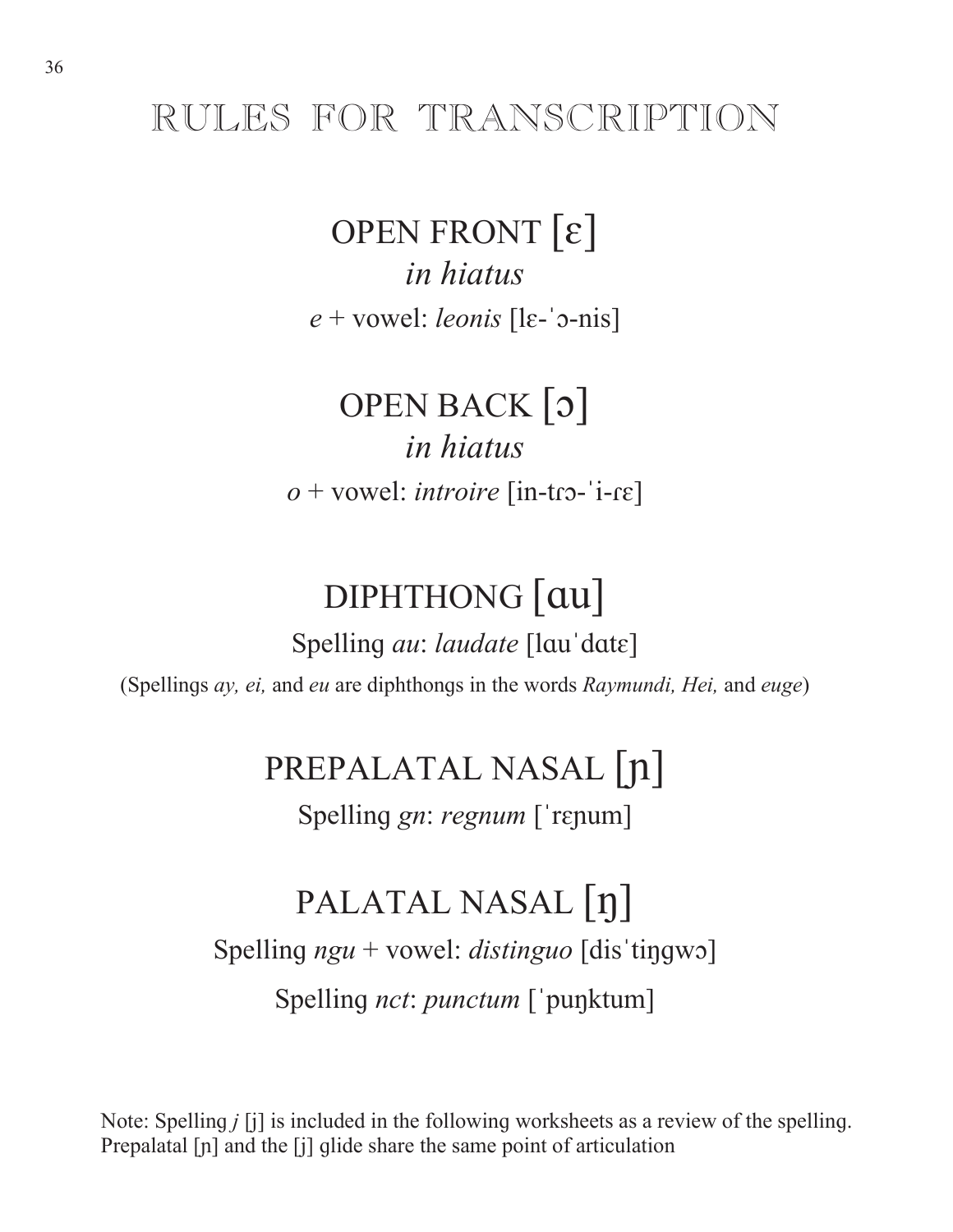Application of Rules 37

CLASSWORK #4: Prepalatal [n], palatal [ŋ], vowels in hiatus, diphthong [au] Provide IPA:

| 1. visib <u>ilium</u> | (visible)   | 10. eleison                | (mercy)         |
|-----------------------|-------------|----------------------------|-----------------|
| 2. incarnatus         | (incarnate) | 11. cantate                | (sing)          |
| 3. dignitatem         | (rank)      | 12. sancto                 | (holy)          |
| 4. laudis             | (praise)    | 13. gloriam                | (glory)         |
| 5. sanguis            | (blood)     | 14. pertingo               | (I stretch out) |
| 6. apparuit           |             | (he appeared) 15. mereamur | (we merit)      |
| 7. Deo                | (God)       | 16. agnus                  | (lamb)          |
| 8. relinquo           | (I leave)   | 17. tibique                | (and to you)    |
| 9. justus             | (iust)      | 18. $n$ <i>iveus</i>       | (white)         |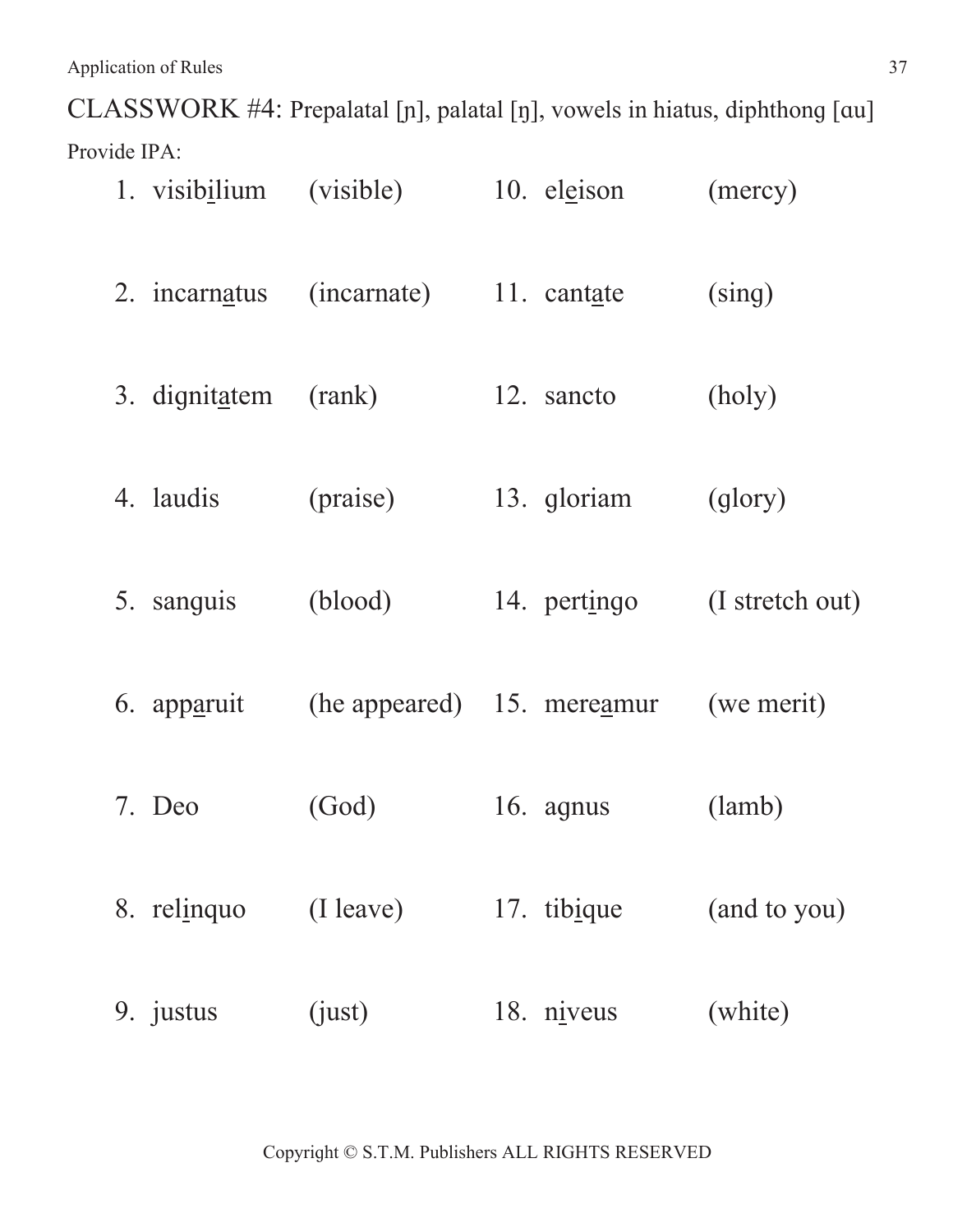WORKSHEET #4: Prepalatal [n], palatal [ŋ], vowels in hiatus, diphthong [au] Provide IPA:<br>#1

| #1 |          |                 | #2 |             |                  |
|----|----------|-----------------|----|-------------|------------------|
|    | audiam   | (I will listen) |    | ingratus    | (ungrateful)     |
|    | signo    | (signal)        |    | regni       | (kingdom)        |
|    | deinde   | (next)          |    | hæc         | (this)           |
|    | tanquam  | (as)            |    | animalia    | (animals)        |
|    | medio    | (middle)        |    | iube        | (bid)            |
|    | lingua   | (language)      |    | linteum     | (linen)          |
|    | dignus   | (worthy)        |    | sanguinibus | (bloodshed)      |
|    | jam      | (more)          |    | fleo        | (I weep)         |
|    | platea   | (street)        |    | propinquo   | (I approach)     |
|    | congrego | (I gather)      |    | deleantur   | (wiped out)      |
|    | quærens  | (seeking)       |    | virgo       | (virgin)         |
|    | cunctæ   | $\text{(all)}$  |    | paulo       | (a little)       |
|    | gaude    | (rejoice)       |    | sanctis     | (saints)         |
|    | promereo | (I merit)       |    | puerum      | (child)          |
|    | idoneus  | (proper)        |    | nunc        | (now)            |
|    | spiritui | (spirit)        |    | iniquitates | (transgressions) |
|    | factus   | (having become) |    | meis        | (my)             |
|    | inclino  | (I bend)        |    | digneris    | (you deign)      |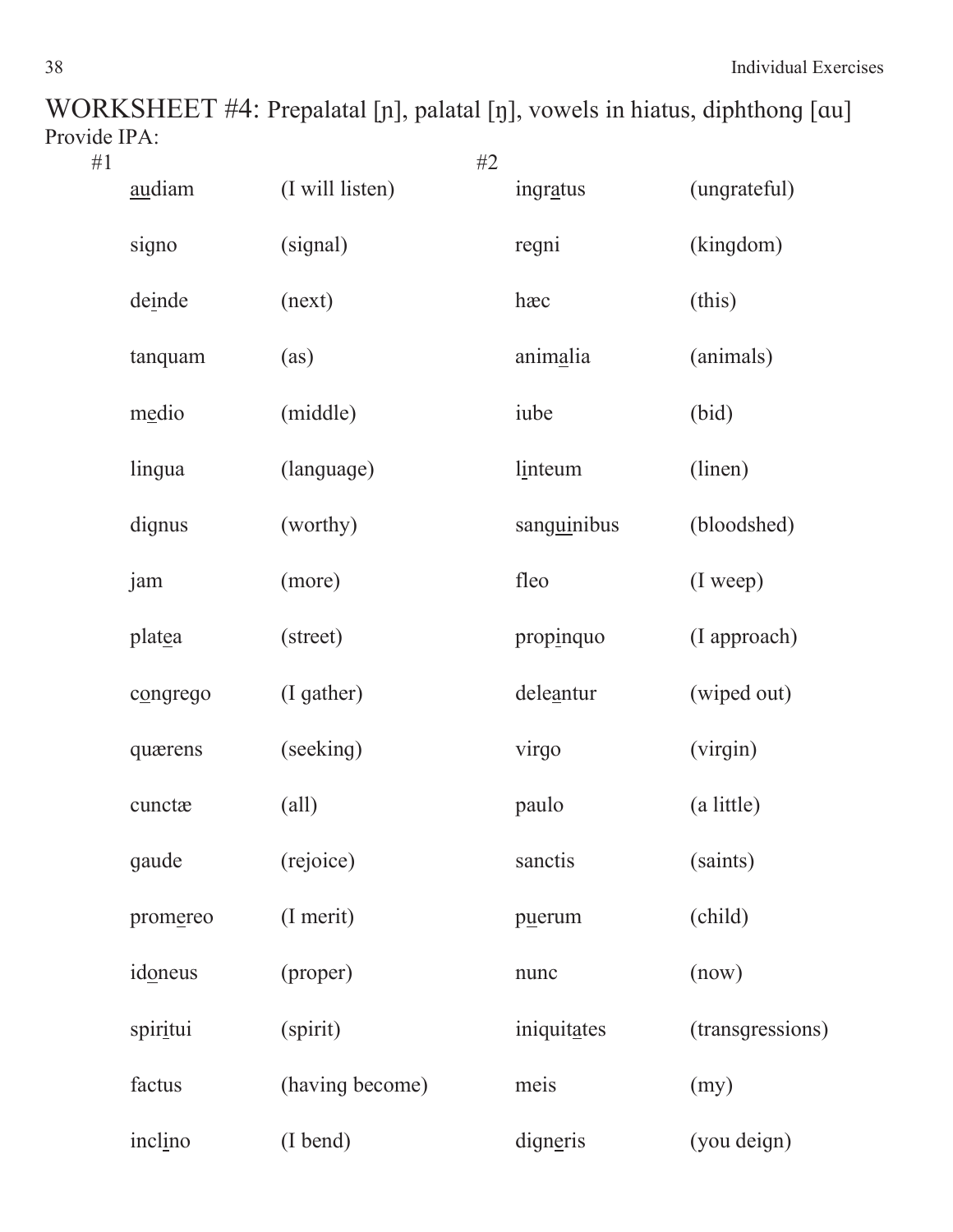# UNIT 6:

### Germanic Latin Consonants by Matthew Hoch, DMA

| <b>TOPIC</b>                   | PAGE  |
|--------------------------------|-------|
| Introductory notes             | 58    |
| Transcription and articulation | 59    |
| Rules for transcription        | 60    |
| Application of rules           | 61    |
| Individual exercises           | 62    |
| Phrases for transcription      | 68    |
| Answer key                     | $Z^2$ |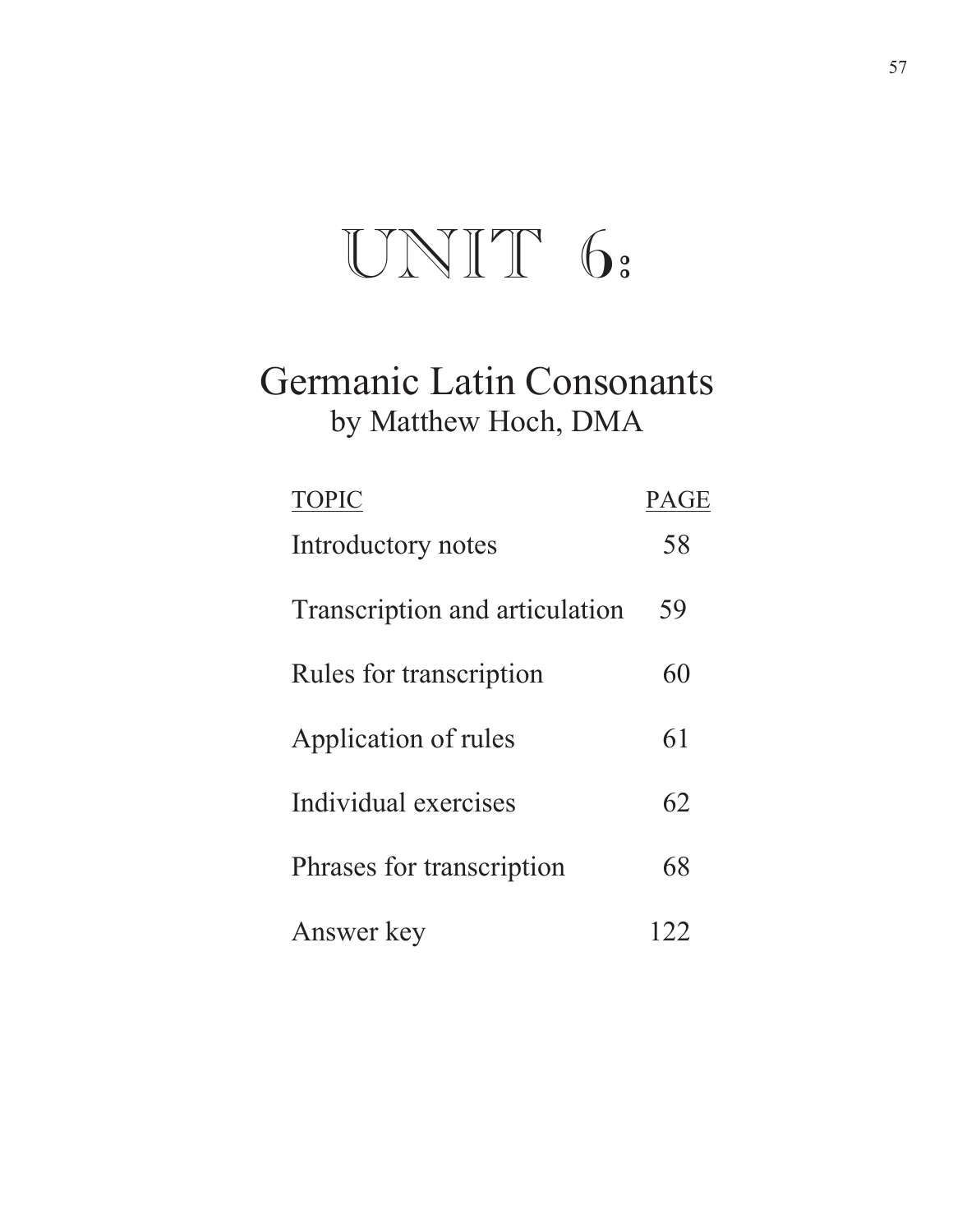#### Germanic Latin History and Performance Practice

#### **Introduction**

The use of Germanic Latin has its roots in both historical and modern eras. Since the rules of Church Latin were not officially codified until the early twentieth century, we can assume with some degree of certainty that Germanic Latin was widely practiced before this date by German and Austrian composers and performers. Even after Pope Pius X (1835–1914) established a unified method of pronouncing Liturgical Latin in 1903, the practice of using Church Latin exclusively seems to have been widely ignored in German-speaking countries. An examination of German, Austrian, Dutch, and Hungarian recordings from the early twentieth century reveals the consistent use of Germanic Latin by choirs and soloists, particularly when singing major works by German and Austrian composers, such as Bach, Haydn, Mozart, Beethoven, Schubert, and Bruckner.

The practice of singing in Germanic Latin, however, is also a more recent consideration. In the United States and England, the use of Germanic Latin that has grown in popularity since the advent of Historically Informed Performance (HIP) practice in the 1980s. This movement—also known as *period performance* or *authentic performance*—seeks to recreate how a work might have sounded during the era in which it was composed. HIP performance practice considers the size of the forces (often very small choirs, sometimes one on a part), period instruments, baroque tuning (such as A=415), performance space (small churches as opposed to large concert halls), and—germane to this publication—diction/pronunciation considerations.

While some conductors have preferred to keep things simple by employing Church Latin retroactively to all eras (Robert Shaw is a notable example), an ever-increasing number of modern conductors are applying Germanic Latin to relevant works of the baroque, classical, and romantic eras. These units are designed to serve as a guide for singers and conductors who wish to perform these works in Germanic Latin.

#### **Germanic Latin Diction: Establishing a Systematic Pedagogy**

Pronunciation guides for Church Latin are manifold. In addition to those established in the early twentieth century and reprinted in chant publications (such as the *Liber Usualis*), many diction textbooks have also addressed the topic of Liturgical Latin, including those by Hines (1975), Moriarty (1975), Grubb (1979), Jeffers (1988), and Wall/Caldwell (1990). Of these resources, only Jeffers engages in a discussion of Germanic Latin, and his introduction is a concise one; it does not utilize IPA or engage in the complexities of Germanic Latin vowels.

In spite of the lack of published resources, however, a consistent pedagogy for Germanic Latin has begun to emerge within the performance community. The rules in the following two chapters are thus based on common practice as opposed to specific published resources. Most of the information presented here has been learned by performing and coaching Germanic Latin through experiences with Helmuth Rilling, Peter Schreier, and Edward Bolkovac, to name three of the author's most prominent influences. In addition, many hours were spent researching nuances of Germanic Latin by listening to professional recordings made by notable German conductors and performers, as well as prominent early music ensembles. When questions about the finer points of pronunciation would arise, as many recordings of the same text were consulted as possible. While occasional variations—usually with involving subtle nuances of vowel shadings—indeed occurred, the oral-tradition rules which have been become a part of modern performance culture seem to hold up with remarkable consistency.

This book seeks to present a systematic pedagogy for Germanic Latin, the first of its kind in published form. Newcomers to Germanic Latin may wish to solidify their understanding of German consonants before wading into the complexities of German vowels. The rules outlined on the following pages seek to provide a comprehensive framework for choral singers, soloists, and conductors wishing to integrate Germanic Latin into their performances.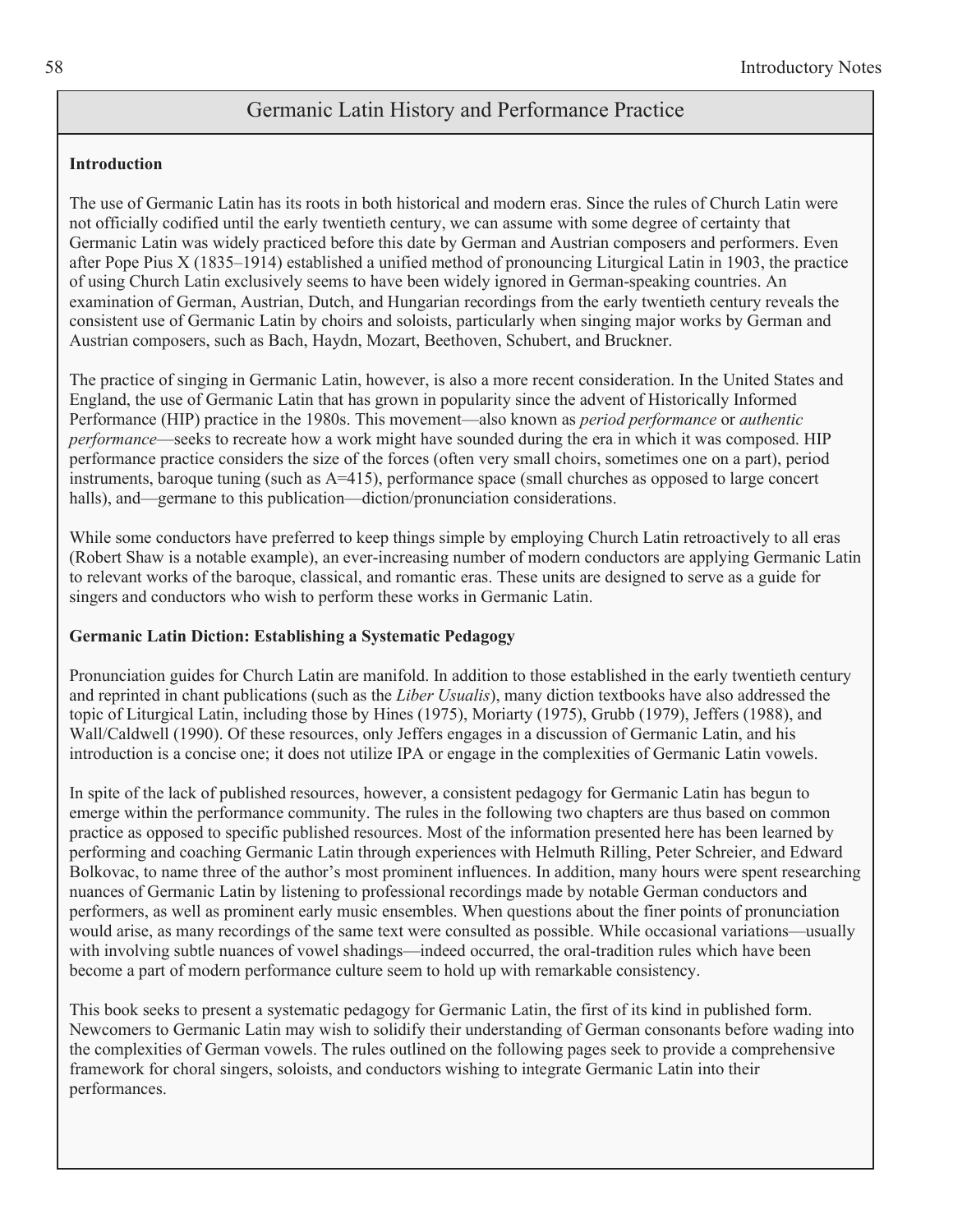### RULES FOR TRANSCRIPTION

### AFFRICATE [ks]

Spelling *x*: *rex* [rɛks] *auxilium* [aʊkˈsiliʊm]

### AFFRICATE [ts]

Spelling  $c$  + front vowel: *cedar* ['tsedar] *calicem* ['kalitsom] *accepit* [ak'tsepit] Spelling z and  $ti$  + vowel: *Lazaro* ['latsaro] *gratias* ['qratsias] (except when  $ti$  + vowel is preceded by  $s$ : *hostiam* ['hostiam])

### PALATAL STOP [k]

Initial  $ch +$  back vowel: *chorus* ['koros] Final *c*, *c* + back vowel or consonant: *sic* [z<sub>Ik]</sub> *cordis* ['kordis] *crucem* ['krutsəm]

### FRICATIVE [ç] AND [x]

Front vowel or consonant + *ch is* [ç]: *archangeli* [ar' cangeli] Initial  $ch$  + front vowel: *cherubim* ['cerubim] Back vowel + *ch* is [x]: *brachio* ['braxio]

### PALATAL STOP [g]

All *g* and qn spellings: *genitori* [qeni tori] *ignis* [ 'iqnis]

### PALATAL NASAL [n]

Spelling  $n + g$  or [k]: *angelus*  $\lceil \text{angelus} \rceil$  *tunc*  $\lceil \text{topk} \rceil$ 

### DENTAL FRICATIVE [z]

Prevocalic *s*: *solus* ['zolus] (prevocalic *ss* is [ss]: *dimissis* [di'missis])

### BILABIAL FRICATIVE [v]

Spelling *qu* and *ngu*: *quasi* ['kvazi] *sanguis* ['zangvis] (initial and intervocalic  $v$  is [v]: *vivificantem* [vivifi'kantom])

### GLOTTAL FRICATIVE [h]

Intial *h*: *hodie* ['hodie] (*ph* is [f] and *th* is [t])

**Note:** Spellings *b, d,* and *g* are [p], [t], [k] when final or when followed by a consonant: obscurum [op skurom] (except for consonant blends with *l, r, v, n*). Final voiced consonant  $+ s$  is [s]: *potens* ['potens]. Initial *ps* is [ps].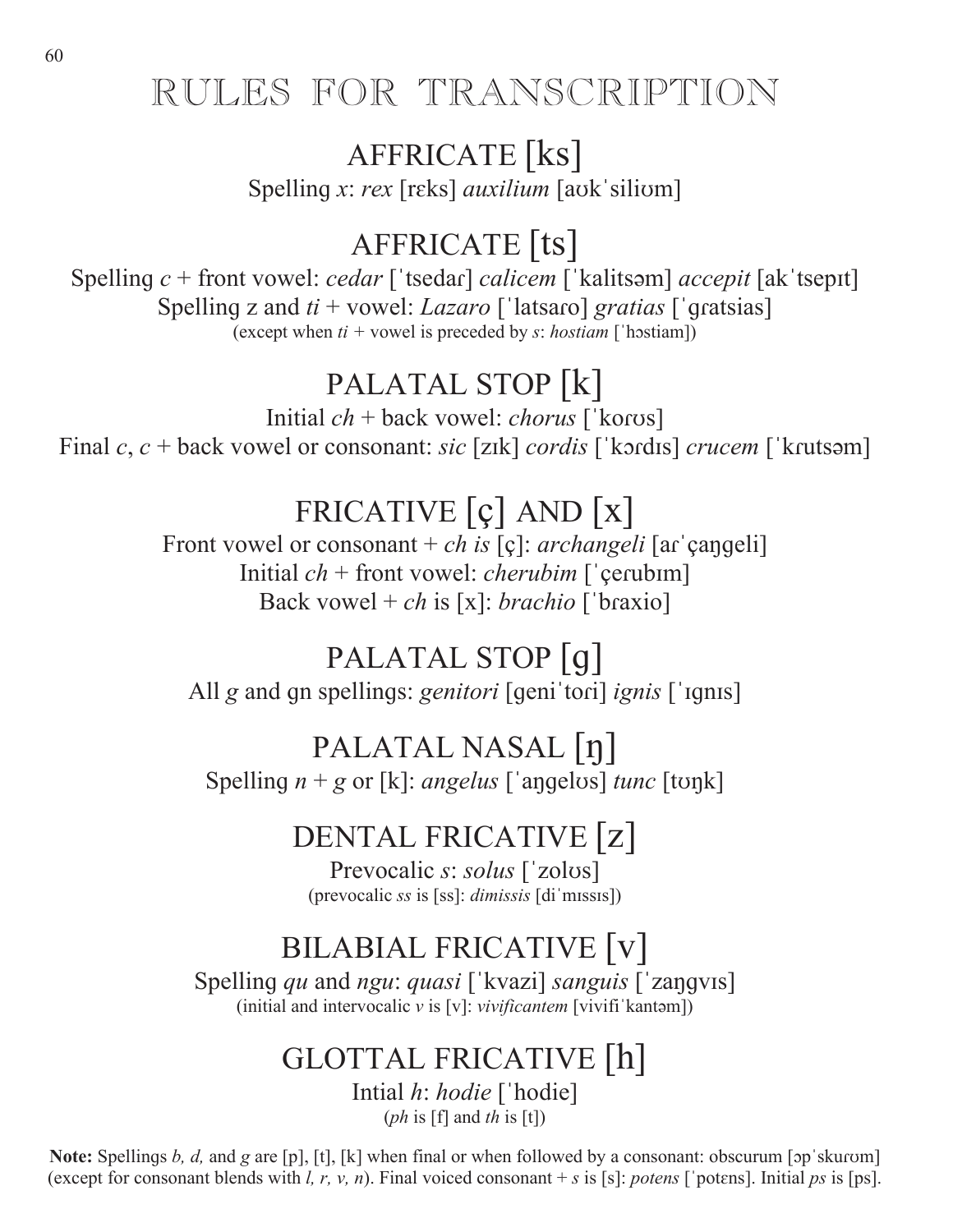#### CLASSWORK #6: Germanic Latin consonants

Provide IPA:

|    | 1. cœlis                                                                              |                      | (heaven) 9. virginis                                                                                                                                                                                                                                                                                                                                                        | (virgin)       |
|----|---------------------------------------------------------------------------------------|----------------------|-----------------------------------------------------------------------------------------------------------------------------------------------------------------------------------------------------------------------------------------------------------------------------------------------------------------------------------------------------------------------------|----------------|
|    | $\begin{bmatrix} 0 & \mathcal{O} & \mathcal{O} & \mathcal{O} \end{bmatrix}$           |                      | $\begin{bmatrix} 1 & i & 1 \end{bmatrix}$                                                                                                                                                                                                                                                                                                                                   |                |
|    | 2. angeli                                                                             | (angels) 10. exaudi  |                                                                                                                                                                                                                                                                                                                                                                             | (listen)       |
|    | $[a_e$ $e_i]$                                                                         |                      | $\lceil \varepsilon \underline{\hspace{1cm}} \rceil$ au $\lceil \varepsilon \underline{\hspace{1cm}} \rceil$                                                                                                                                                                                                                                                                |                |
|    | 3. chordarum                                                                          | $(strings)$ 11. sunt |                                                                                                                                                                                                                                                                                                                                                                             | (are)          |
|    | $\begin{bmatrix} 0 \\ 0 \end{bmatrix}$ $\begin{bmatrix} a & b \\ c & d \end{bmatrix}$ |                      | $\lfloor 0 \rfloor$                                                                                                                                                                                                                                                                                                                                                         |                |
|    | 4. hoc                                                                                | (this)               | $12.$ agnus                                                                                                                                                                                                                                                                                                                                                                 | (lamb)         |
|    | $\begin{bmatrix} 0 \\ -2 \end{bmatrix}$                                               |                      | $\begin{bmatrix} a & b \end{bmatrix}$                                                                                                                                                                                                                                                                                                                                       |                |
|    | 5. quæ                                                                                | $(which)$ 13. sed    |                                                                                                                                                                                                                                                                                                                                                                             | (but)          |
|    | $[\_\ e]$                                                                             |                      | $\lceil \mathcal{E} \rfloor$                                                                                                                                                                                                                                                                                                                                                |                |
|    | 6. passus                                                                             | (suffered) 14. homo  |                                                                                                                                                                                                                                                                                                                                                                             | $(\text{man})$ |
|    | $\left[ \begin{array}{cc} a & c \end{array} \right]$                                  |                      | $\begin{bmatrix} 0 & 0 \\ 0 & 0 \end{bmatrix}$                                                                                                                                                                                                                                                                                                                              |                |
|    | 7. cum                                                                                | (when) 15. Michaelis |                                                                                                                                                                                                                                                                                                                                                                             | (Michael)      |
|    | $\begin{bmatrix} 0 \\ 0 \\ 0 \end{bmatrix}$                                           |                      | $\begin{bmatrix} 1 & a' & e \\ 1 & -a' & e \\ 1 & -a' & e \\ 1 & -a' & e \\ 1 & -a' & e \\ 1 & -a' & e \\ 1 & -a' & e \\ 1 & -a' & e \\ 1 & -a' & e \\ 1 & -a' & e \\ 1 & -a' & e \\ 1 & -a' & e \\ 1 & -a' & e \\ 1 & -a' & e \\ 1 & -a' & e' \\ 1 & -a' & e' & 1 \\ 1 & -a' & e' & 1 \\ 1 & -a' & e' & 1 \\ 1 & -a' & e' & 1 \\ 1 & -a' & e' & 1 \\ 1 & -a' & e' & 1 \\ $ |                |
| 8. | orationem (prayer) 16. pacem                                                          |                      |                                                                                                                                                                                                                                                                                                                                                                             | (peace)        |
|    | $[0_a$ <sup>i</sup> $0_2]$                                                            |                      | $\begin{bmatrix} 2 & a & a \end{bmatrix}$                                                                                                                                                                                                                                                                                                                                   |                |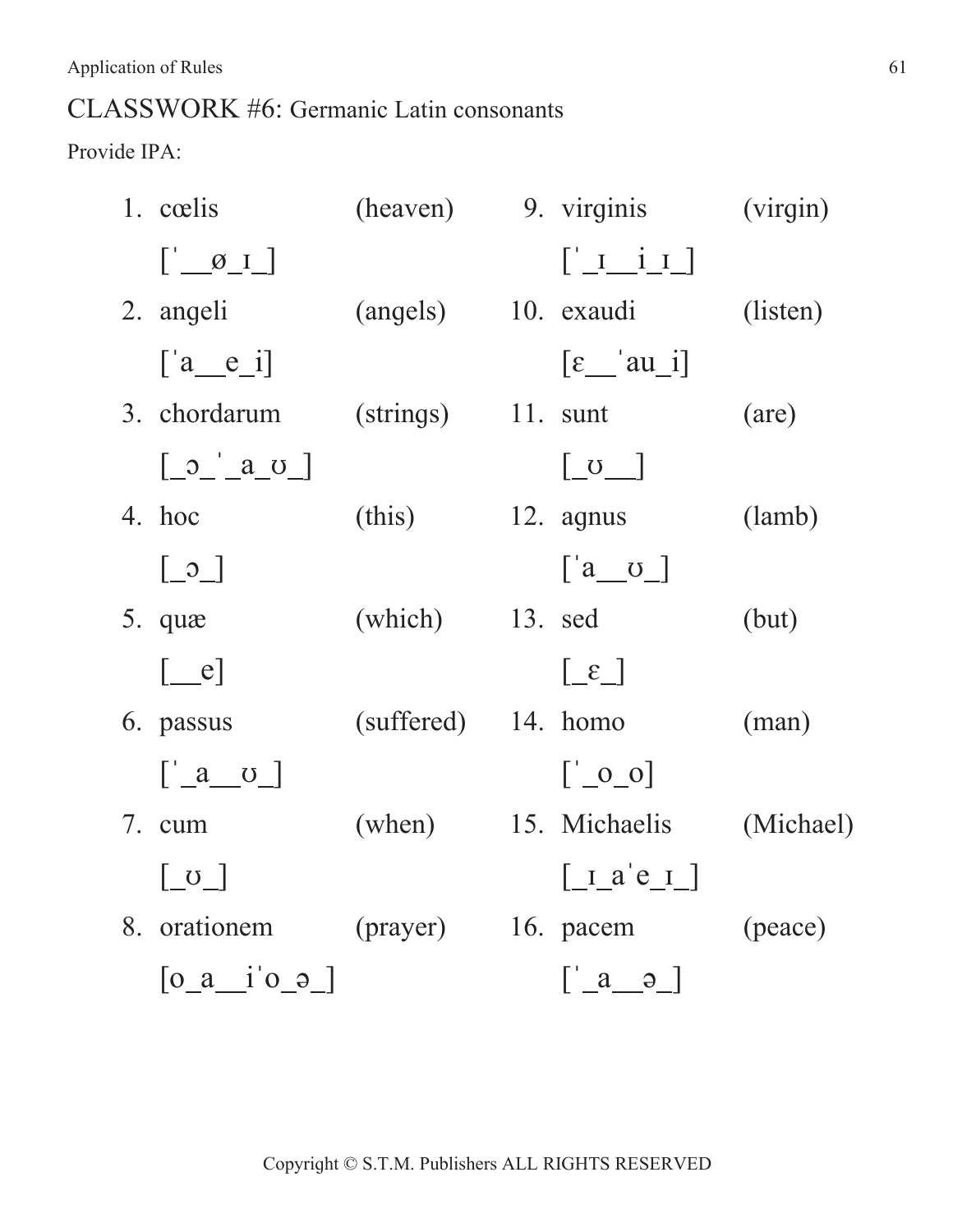#### WORKSHEET #6: Germanic Latin consonants Provide IPA:

| #1 |                                                                                 | #2               |                                                                                                                                                                                                                                                                                                                                                                                                                                                                                                                                                                                                                    |                |
|----|---------------------------------------------------------------------------------|------------------|--------------------------------------------------------------------------------------------------------------------------------------------------------------------------------------------------------------------------------------------------------------------------------------------------------------------------------------------------------------------------------------------------------------------------------------------------------------------------------------------------------------------------------------------------------------------------------------------------------------------|----------------|
|    | ignem                                                                           | (fire)           | congregavit                                                                                                                                                                                                                                                                                                                                                                                                                                                                                                                                                                                                        | (he gathers)   |
|    | $\begin{bmatrix} -e & I \\ -e & I \end{bmatrix}$                                |                  | $\begin{bmatrix} 0 & \epsilon & a & I \end{bmatrix}$                                                                                                                                                                                                                                                                                                                                                                                                                                                                                                                                                               |                |
|    | Christum                                                                        | (Christ)         | secundum                                                                                                                                                                                                                                                                                                                                                                                                                                                                                                                                                                                                           | (second)       |
|    | $\begin{bmatrix} 1 & 0 \\ 0 & 1 \end{bmatrix}$                                  |                  | $\begin{bmatrix} 0 & 0 \\ 0 & 0 \end{bmatrix}$                                                                                                                                                                                                                                                                                                                                                                                                                                                                                                                                                                     |                |
|    | promisisti                                                                      | (you promised)   | Melchisedech                                                                                                                                                                                                                                                                                                                                                                                                                                                                                                                                                                                                       | (Melchizedek)  |
|    | $\begin{bmatrix} 0 & i' & I & i \end{bmatrix}$                                  |                  | $\left[\begin{array}{ccc} \varepsilon & i e & \varepsilon \end{array}\right]$                                                                                                                                                                                                                                                                                                                                                                                                                                                                                                                                      |                |
|    | remissionem                                                                     | (forgiveness)    | istud                                                                                                                                                                                                                                                                                                                                                                                                                                                                                                                                                                                                              | (this)         |
|    | $\left[\begin{array}{ccc} \epsilon & i' & 0 \\ 0 & -i' & -1 \end{array}\right]$ |                  | $\left[ \begin{array}{c} 1 & 0 \end{array} \right]$                                                                                                                                                                                                                                                                                                                                                                                                                                                                                                                                                                |                |
|    | cogitatione                                                                     | (thought)        | civitas                                                                                                                                                                                                                                                                                                                                                                                                                                                                                                                                                                                                            | (city)         |
|    | $\begin{bmatrix} 0 & i' & a' & io \end{bmatrix}$                                |                  | $\left[\underline{\hspace{1cm}}\underline{\hspace{1cm}}\underline{\hspace{1cm}}\underline{\hspace{1cm}}\underline{\hspace{1cm}}\underline{\hspace{1cm}}\underline{\hspace{1cm}}\underline{\hspace{1cm}}\underline{\hspace{1cm}}\underline{\hspace{1cm}}\underline{\hspace{1cm}}\underline{\hspace{1cm}}\underline{\hspace{1cm}}\underline{\hspace{1cm}}\underline{\hspace{1cm}}\underline{\hspace{1cm}}\underline{\hspace{1cm}}\underline{\hspace{1cm}}\underline{\hspace{1cm}}\underline{\hspace{1cm}}\underline{\hspace{1cm}}\underline{\hspace{1cm}}\underline{\hspace{1cm}}\underline{\hspace{1cm}}\underline$ |                |
|    | sanctus                                                                         | (holy)           | luceat                                                                                                                                                                                                                                                                                                                                                                                                                                                                                                                                                                                                             | (it shines)    |
|    | $\left[ \begin{array}{cc} a & c \end{array} \right]$                            |                  | $\left[\begin{array}{cc} 1 & e^a \end{array}\right]$                                                                                                                                                                                                                                                                                                                                                                                                                                                                                                                                                               |                |
|    | dextera                                                                         | (right)          | magnam                                                                                                                                                                                                                                                                                                                                                                                                                                                                                                                                                                                                             | (large)        |
|    | $\left[\begin{array}{cc} \varepsilon & e_a \end{array}\right]$                  |                  | $\begin{bmatrix} 2 & a \end{bmatrix}$                                                                                                                                                                                                                                                                                                                                                                                                                                                                                                                                                                              |                |
|    | gratia                                                                          | (grace)          | etiam                                                                                                                                                                                                                                                                                                                                                                                                                                                                                                                                                                                                              | (yes)          |
|    | $\lceil \underline{\quad a \quad \quad} \text{ia} \rceil$                       |                  | $\left[ \begin{array}{cc} e & ia \end{array} \right]$                                                                                                                                                                                                                                                                                                                                                                                                                                                                                                                                                              |                |
|    | quidquid                                                                        | (whatever)       | gentes                                                                                                                                                                                                                                                                                                                                                                                                                                                                                                                                                                                                             | (nations)      |
|    | $\begin{bmatrix} 1 & 1 & 1 \end{bmatrix}$                                       |                  | $\begin{bmatrix} 6 & 3 \end{bmatrix}$                                                                                                                                                                                                                                                                                                                                                                                                                                                                                                                                                                              |                |
|    | hodie                                                                           | (today)          | beatissima                                                                                                                                                                                                                                                                                                                                                                                                                                                                                                                                                                                                         | (most blessed) |
|    | $\left[\begin{array}{cc} 0 & ie \end{array}\right]$                             |                  | $\left[\begin{array}{cc} \epsilon a & I & i \end{array}a\right]$                                                                                                                                                                                                                                                                                                                                                                                                                                                                                                                                                   |                |
|    | archangeli                                                                      | (archangels)     | Christianis                                                                                                                                                                                                                                                                                                                                                                                                                                                                                                                                                                                                        | (Christians)   |
|    | $[a \ a \ e \ i]$                                                               |                  | $\begin{bmatrix} 1 & i' a & I \end{bmatrix}$                                                                                                                                                                                                                                                                                                                                                                                                                                                                                                                                                                       |                |
|    | acceptabilemque                                                                 | (and acceptable) | Jesu                                                                                                                                                                                                                                                                                                                                                                                                                                                                                                                                                                                                               | (Jesus)        |
|    | $[a \quad \varepsilon \quad a \quad i' \quad \varepsilon$<br>$e$ ]              |                  | $[\n \begin{bmatrix} \n \end{bmatrix} e_u]$                                                                                                                                                                                                                                                                                                                                                                                                                                                                                                                                                                        |                |
|    | caritas                                                                         | (charity)        | quoniam                                                                                                                                                                                                                                                                                                                                                                                                                                                                                                                                                                                                            | (for)          |
|    | $\left[\begin{array}{cc} a & i & a \end{array}\right]$                          |                  | $\left[\begin{array}{c} 0 & \text{ia} \end{array}\right]$                                                                                                                                                                                                                                                                                                                                                                                                                                                                                                                                                          |                |
|    | sicut                                                                           | (as)             | hosanna                                                                                                                                                                                                                                                                                                                                                                                                                                                                                                                                                                                                            | (hosanna)      |
|    | $\left[\begin{array}{cc} 1 & 0 \end{array}\right]$                              |                  | $\begin{bmatrix} 0 & a & a \end{bmatrix}$                                                                                                                                                                                                                                                                                                                                                                                                                                                                                                                                                                          |                |
|    | excelsis                                                                        | (highest)        | benedixit                                                                                                                                                                                                                                                                                                                                                                                                                                                                                                                                                                                                          | (he blessed)   |
|    | $\left[\epsilon \right]$ $\epsilon$ $I$                                         |                  | $\begin{bmatrix} 1 & 1 \end{bmatrix}$                                                                                                                                                                                                                                                                                                                                                                                                                                                                                                                                                                              |                |
|    | qui                                                                             | (who)            | conspectu                                                                                                                                                                                                                                                                                                                                                                                                                                                                                                                                                                                                          | (sight)        |
|    | $\Box$ i]                                                                       |                  | $\begin{bmatrix} 0 & \epsilon & u \end{bmatrix}$                                                                                                                                                                                                                                                                                                                                                                                                                                                                                                                                                                   |                |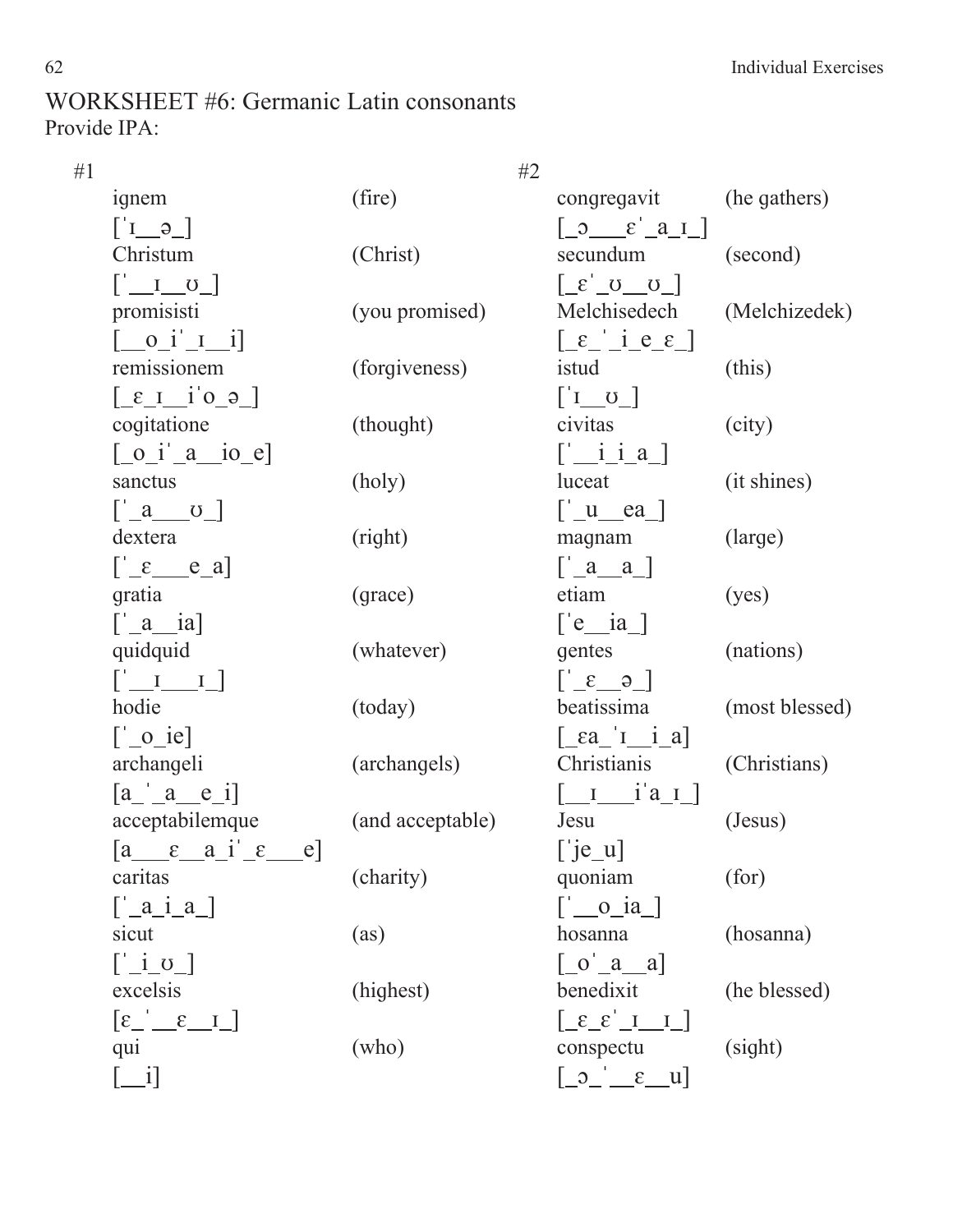# GERMANIC LATIN TRANSCRIPTIONS OF SELECTED TEXTS

by Matthew Hoch, DMA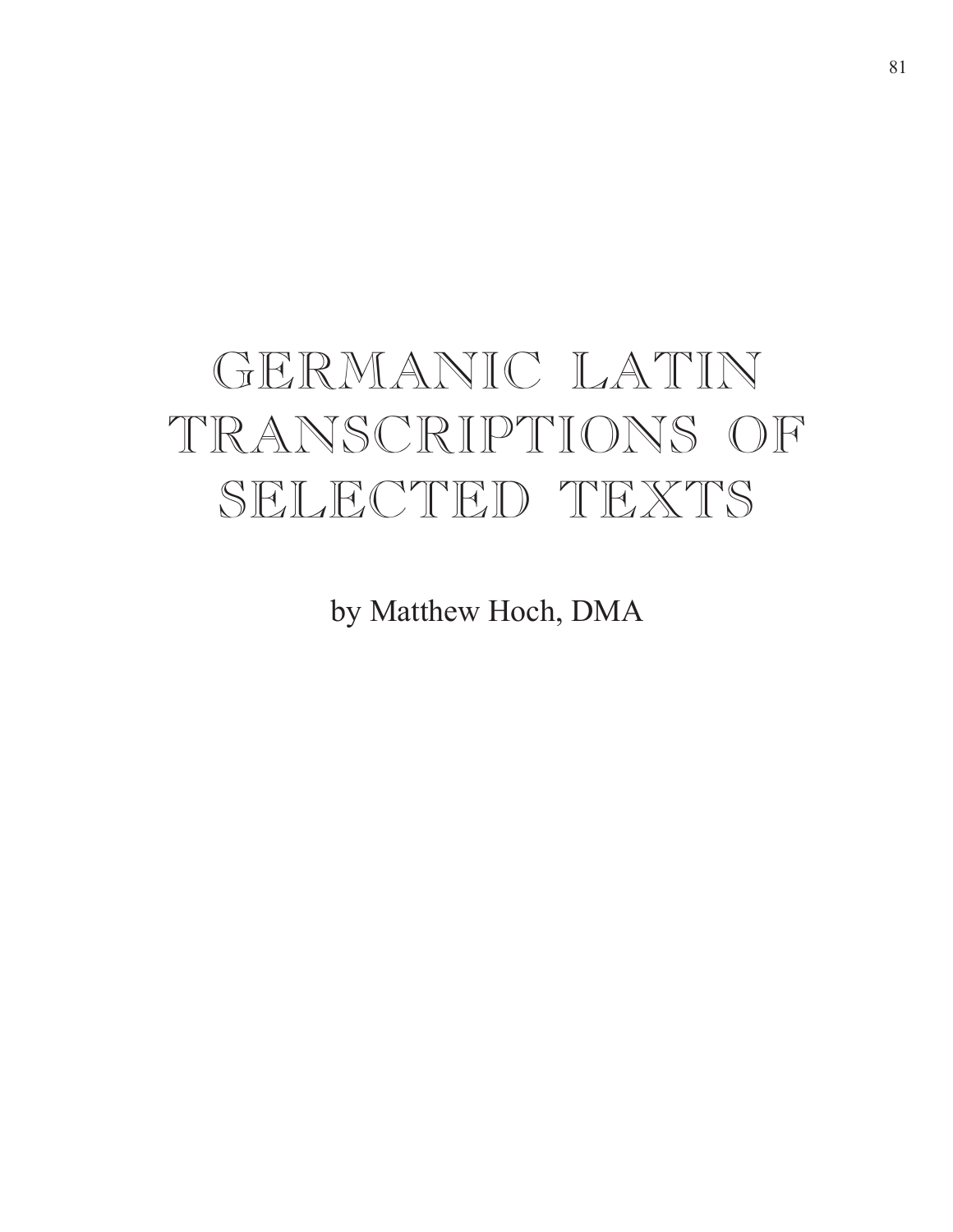#### **SELECTED CANTICLES**

#### MAGNIFICAT

Magnificat anima mea Dominum, [ maq nifikat 'anima 'mea 'dominum ]

et exsultavit spiritus meus in Deo salvatore meo, [ et eksul 'tavit 'spiritus 'meus in 'deo zalva 'tore 'meo ]

quia respexit humilitatem ancillæ suæ. ['kvia res'peksit humili'tatam an'tsille 'zue ]

Ecce enim ex hoc beatam me dicent omnes generationes, ['ektse 'enim eks hok be atam me 'ditsent 'omnos generatsi'onos ]

quia fecit mihi maqna, [ 'kvia 'fetsit 'mihi 'magna ]

qui potens est,  $\lceil$  kvi 'potens est  $\rceil$ 

et sanctum nomen ejus,  $\lceil \text{et } \text{zanktom} \rceil$  roman 'ejos  $\rceil$ 

et misericordia ejus in progenies et progenies timentibus eum. [ et mizeri kordia 'ejos in pro'genios et pro'genios ti mentibos 'eom ]

Fecit potentiam in brachio suo, [ 'fetsit po'tentsiam in 'braxio 'zuo ]

dispersit superbos mente cordis sui; [dis'perzit zu'perbos 'mente 'kordis 'zui]

deposuit potentes de sede  $\lceil$  de 'pozuit po 'tentos de 'zede ]

et exaltavit humiles;  $\lceil$  et eksal 'tavit 'humiləs  $\rceil$ 

esurientes implevit bonis  $\int$  ezuri entos im plevit bonis ]

et divites dimisit inanes. [ et 'divitos di'mizit i'nanos ]

Suscepit Israel puerum suum, [ zus 'tsepit 'israel 'puerum 'zuum ]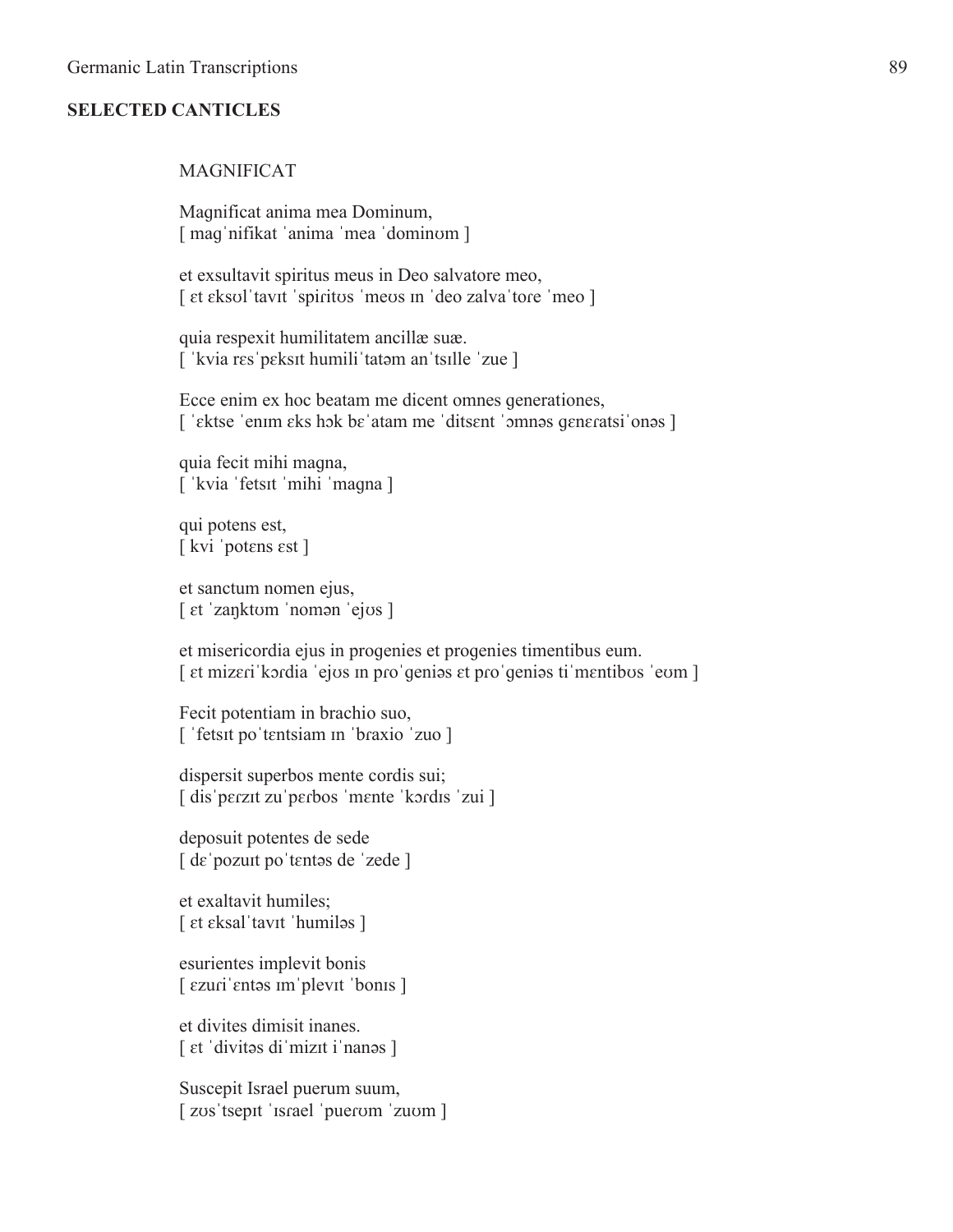## ANSWER KEY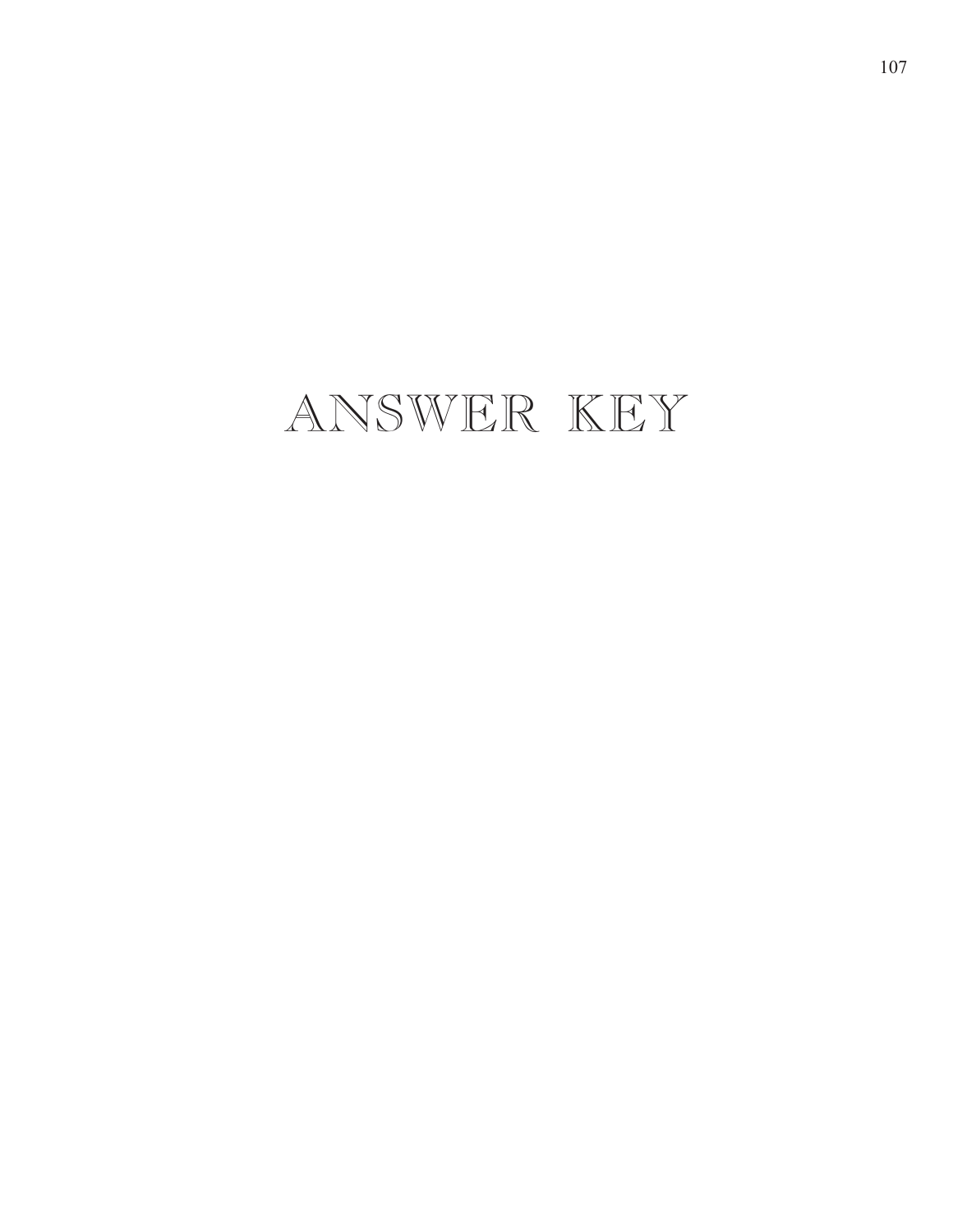#### Instructor's Manual

| ۰,<br>۰.<br>v<br>× |
|--------------------|
|--------------------|

|     |              |                                              | Unit 4: Prepalatal [n], palatal [n], vowels in hiatus, diphthong [au] |    |                     |                                        |                     |
|-----|--------------|----------------------------------------------|-----------------------------------------------------------------------|----|---------------------|----------------------------------------|---------------------|
| 1.  | visibilium   | [vizi bilium]                                | (visible)                                                             |    |                     |                                        |                     |
| 2.  | incarnatus   | [inkar'natus]                                | (incarnate)                                                           |    |                     |                                        |                     |
| 3.  | dignitatem   | [dini tatem]                                 | (rank)                                                                |    |                     |                                        |                     |
| 4.  | laudis       | $\lceil$ laudis]                             | (praise)                                                              |    |                     |                                        |                     |
| 5.  | sanguis      | $\lceil$ 'sangwis]                           | (blood)                                                               |    |                     |                                        |                     |
| 6.  | apparuit     | [ap'paruit]                                  | (he appeared)                                                         |    |                     |                                        |                     |
| 7.  | Deo          | $[\text{des}]$                               | (God)                                                                 |    |                     |                                        |                     |
| 8.  | relinquo     | $[{\rm re}'\, {\rm linkw} \circ]$            | (I leave)                                                             |    |                     |                                        |                     |
| 9.  | justus       | ['justus]                                    | (iust)                                                                |    |                     |                                        |                     |
| 10. | eleison      | $[\varepsilon']$ leizon]                     | (mercy)                                                               |    |                     |                                        |                     |
| 11. | cantate      | [ $kan$ tate]                                | (sing)                                                                |    |                     |                                        |                     |
| 12. | sancto       | $\lceil$ 'sankto]                            | (holy)                                                                |    |                     |                                        |                     |
| 13. | gloriam      | $\lceil$ gloriam]                            | (glory)                                                               |    |                     |                                        |                     |
| 14. | pertingo     | [per'ting]                                   | (I stretch out)                                                       |    |                     |                                        |                     |
| 15. | mereamur     | $[$ mere'amur $]$                            | (we merit)                                                            |    |                     |                                        |                     |
| 16. | agnus        | $[$ 'anus]                                   | (lamb)                                                                |    |                     |                                        |                     |
| 17. | tibique      | [ti bikwe]                                   | (and to you)                                                          |    |                     |                                        |                     |
| 18. | niveus       | $\lceil$ 'niveus]                            | (white)                                                               |    |                     |                                        |                     |
| #1  |              |                                              |                                                                       | #2 |                     |                                        |                     |
|     | audiam       | $\lceil$ 'audiam]                            | (I will listen)                                                       |    | ingratus            | $\left[$ in' gratus $\right]$          | (ungrateful)        |
|     | signo        | [sipo]                                       | (signal)                                                              |    | regni               | $[$ repi]                              | (kingdom)           |
|     | deinde       | $\lceil d\varepsilon \rceil$                 | (next)                                                                |    | hæc                 | $\lceil \varepsilon \mathbf{k} \rceil$ | (this)              |
|     | tanquam      | ['tankwam]                                   | (as)                                                                  |    | animalia            | [ani malia]                            | (animals)           |
|     | medio        | $\lceil \text{medio} \rceil$                 | (middle)                                                              |    | iube                | $\lceil$ jub $\varepsilon \rceil$      | (bid)               |
|     | lingua       | [ 'lingwa ]                                  | (language)                                                            |    | linteum             | $\lceil$ linteum]                      | (linen)             |
|     | dignus       | ['dinus]                                     | (worthy)                                                              |    | sanguinibus         | [san 'gwinibus]                        | (bloodshed)         |
|     | jam          | [i <sub>am</sub> ]                           | (more)                                                                |    | fleo                | $\lceil$ flesh                         | $(I$ weep)          |
|     | platea       | [pla'tea]                                    | (street)                                                              |    | propinquo           | [pro'pinkwo]                           | (I approach)        |
|     | congrego     | ['kongrego]                                  | (I gather)                                                            |    | deleantur           | $[$ dele' antur $]$                    | (wiped out)         |
|     | quærens      | [' $kwerenz$ ]                               | (seeking)                                                             |    | virgo               | [right]                                | (virgin)            |
|     | cunctæ       | [' $k$ unkt $\varepsilon$ ]                  | $\text{(all)}$                                                        |    | paulo               | $\lceil$ 'paulo]                       | (a little)          |
|     | gaude        | $[$ 'gaud $\varepsilon]$                     | (rejoice)                                                             |    | sanctis             | ['sanktis]                             | (saints)            |
|     | promereo     | $[pres1 + cons1]$                            | (I merit)                                                             |    | puerum              | $\lceil$ 'pu $\epsilon$ rum $\rceil$   | (child)             |
|     | idoneus      | $[i]$ doneus]                                | (proper)                                                              |    |                     | $[{\rm nunk}]$                         | (now)               |
|     | spiritui     | [spi'ritui]                                  | (spirit)                                                              |    | nunc<br>iniquitates | [inikwi tates]                         | (transgressions)    |
|     | factus       | $\lceil$ faktus]                             | (having become)                                                       |    |                     |                                        |                     |
|     |              | [in klino]                                   | (I bend)                                                              |    | meis                | $\lceil$ 'meis]                        | (my)<br>(you deign) |
|     | inclino      |                                              |                                                                       | #4 | digneris            | [di'neris]                             |                     |
| #3  |              |                                              |                                                                       |    |                     |                                        |                     |
|     | meum         | $[$ meum]                                    | (my)                                                                  |    | postquam            | ['postkwɑm]                            | (after)<br>(I warn) |
|     | precor       | $[$ prekor $]$                               | $(I$ pray $)$                                                         |    | moneo               | $\lceil$ moneo]                        |                     |
|     | justum       | [ justum]                                    | (right)                                                               |    | sanguinum           | ['sangwinum]                           | (bloodshed)         |
|     | præsepio     | [pre'zepio]                                  | (stall)                                                               |    | corporis            | [ˈkɔrpɔris]                            | (body)              |
|     | maligno      | $[\text{ma}'\text{lip}\sigma]$               | (malignant)                                                           |    | eum                 | [' $\text{cum}$ ]                      | (him)               |
|     | aureus       | ['aureus]                                    | (golden)                                                              |    | congruus            | ['kongruus]                            | (agreeing)          |
|     | inquam       | ['inkwam]                                    | $(I$ say $)$                                                          |    | tuo                 | ['tuo]                                 | (your)              |
|     | foveat       | ['foveat]                                    | (he fosters)                                                          |    | pugnaverunt         | [puna'verunt]                          | (they fought)       |
|     | diesque      | [diˈɛskwɛ]                                   | (and days)                                                            |    | fautor              | $\lceil$ fautor]                       | (promoter)          |
|     | adstringo    | [ad'stringo]                                 | (I tighten)                                                           |    | sacrosanctum        | [sakro'sanktum]                        | (sacred)            |
|     | eodem        | $\lceil \varepsilon \cdot \text{dem} \rceil$ | (same)                                                                |    | vulgo               | $\lceil \text{valgo} \rceil$           | (I publish)         |
|     | sanguineum   | [san'gwineum]                                | (bloody)                                                              |    | memoria             | [me'moria]                             | (memory)            |
|     | regnas       | $[$ repas]                                   | (you reign)                                                           |    | ignem               | $[$ in $\epsilon$ m]                   | (fire)              |
|     | deposuit     | $[d\varepsilon]$ pozuit]                     | (he put down)                                                         |    | deitas              | ['deitas]                              | (deity)             |
|     | incredibilis | [inkre'dibilis]                              | (incredible)                                                          |    | ejusdem             | $[\varepsilon]$ jusdem]                | (of the same)       |
|     | rei          | $\lceil$ 'rei $\rceil$                       | (thing)                                                               |    | tunc                | $[{\rm{tunk}}]$                        | (then)              |
|     | sanctis      | 'sanktis]                                    | (saints)                                                              |    | valeam              | ['valeam]                              | (I am well)         |

gloriosæ [ɡlɔriˈɔzɛ] (ɡlorious) derelinquo [dɛɾɛˈlinkwɔ] (Iforsake)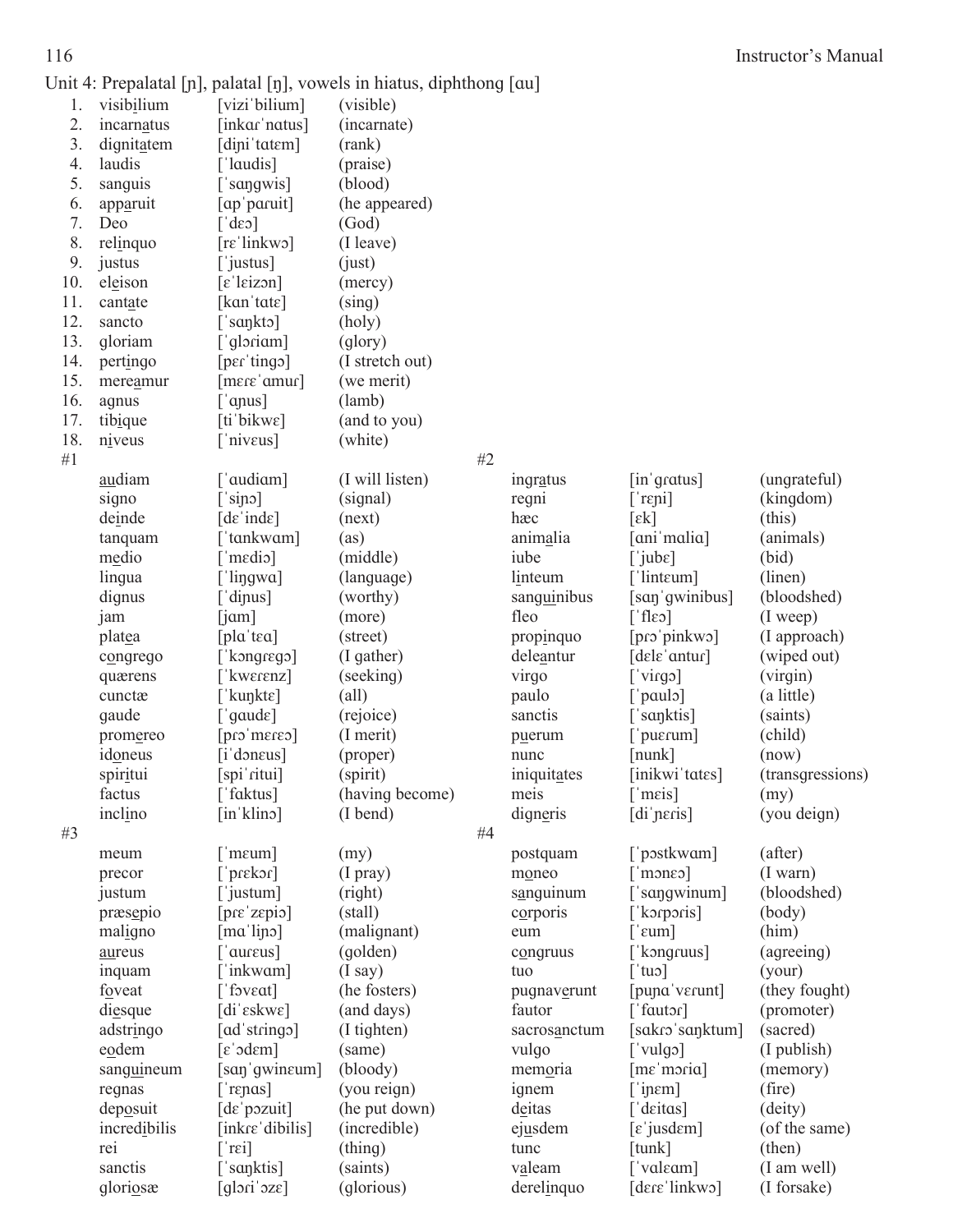## BIBLIOGRAPHY